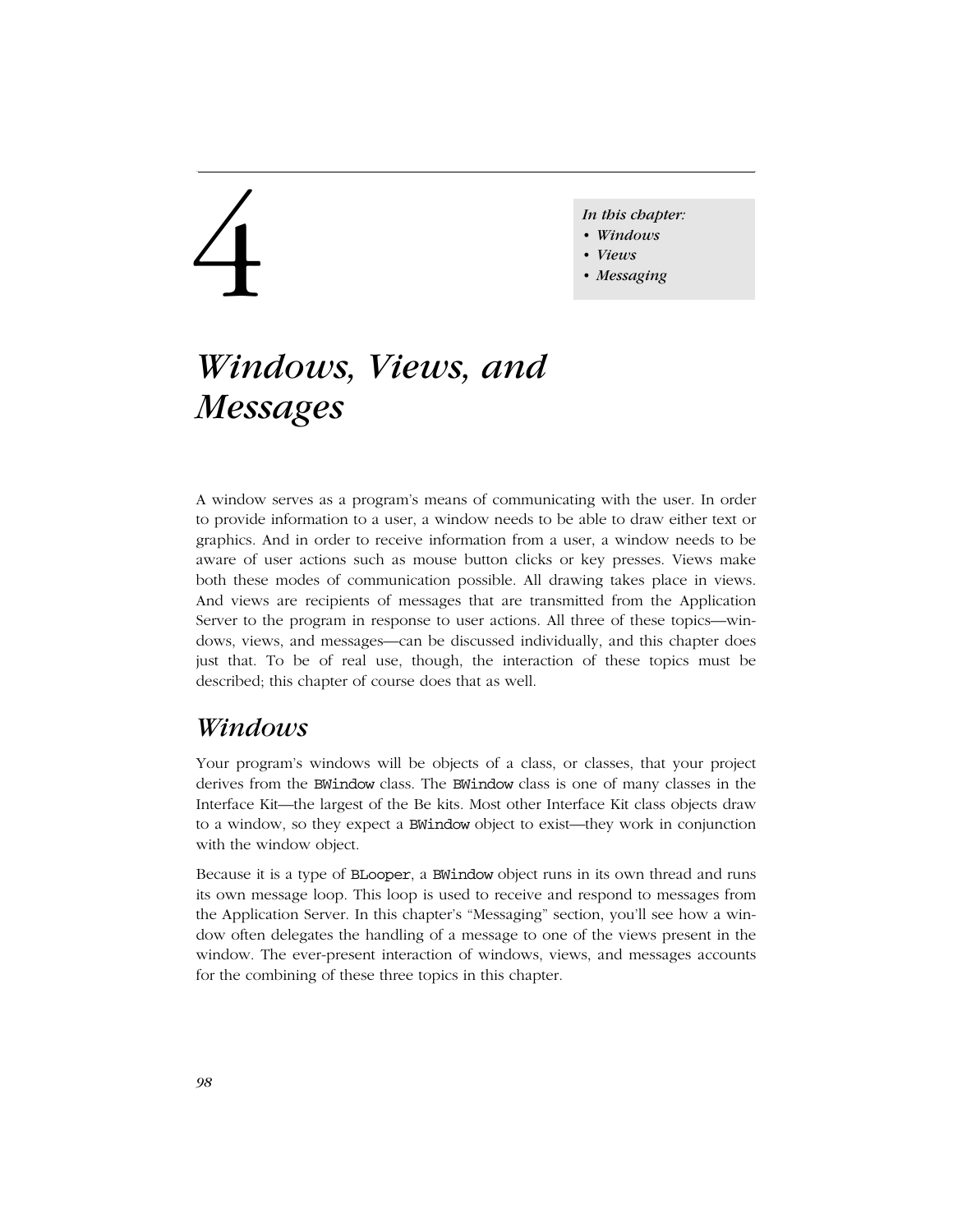#### *Window Characteristics*

A window's characteristics—its size, screen location, and peripheral elements (close button, zoom button, and so forth)—are all established in the constructor of the BWindow-derived class of the window.

#### *BWindow constructor*

A typical BWindow-derived class constructor is often empty:

```
MyHelloWindow::MyHelloWindow(BRect frame)
     :BWindow(frame, "My Hello", B_TITLED_WINDOW, B_NOT_RESIZABLE)
{
}
```
The purpose of the constructor is to pass window size and window screen location on to the BWindow constructor. In this next snippet, this is done by invoking the MyHelloWindow constructor, using the BRect parameter frame as the first argument in the BWindow constructor:

```
MyHelloWindow *aWindow;
BRect aRect(20, 30, 250, 100);
aWindow = new MyHelloWindow(aRect);
```
It is the BWindow constructor that does the work of creating a new window. The four BWindow constructor parameters allow you to specify the window's:

- Size and screen placement
- Title
- Type or look
- Behavioral and peripheral elements

The BWindow constructor prototype, shown here, has four required parameters and an optional fifth. Each of the five parameters is discussed following this prototype:

BWindow(BRect frame, const char \*title, window\_type type, ulong flags, ulong workspaces = B\_CURRENT\_WORKSPACE)

#### *Window size and location (frame argument)*

The first BWindow constructor parameter, frame, is a rectangle that defines both the size and screen location of the window. The rectangle's coordinates are relative to the screen's coordinates. The top left corner of the screen is point (0, 0), and coordinate values increase when referring to a location downward or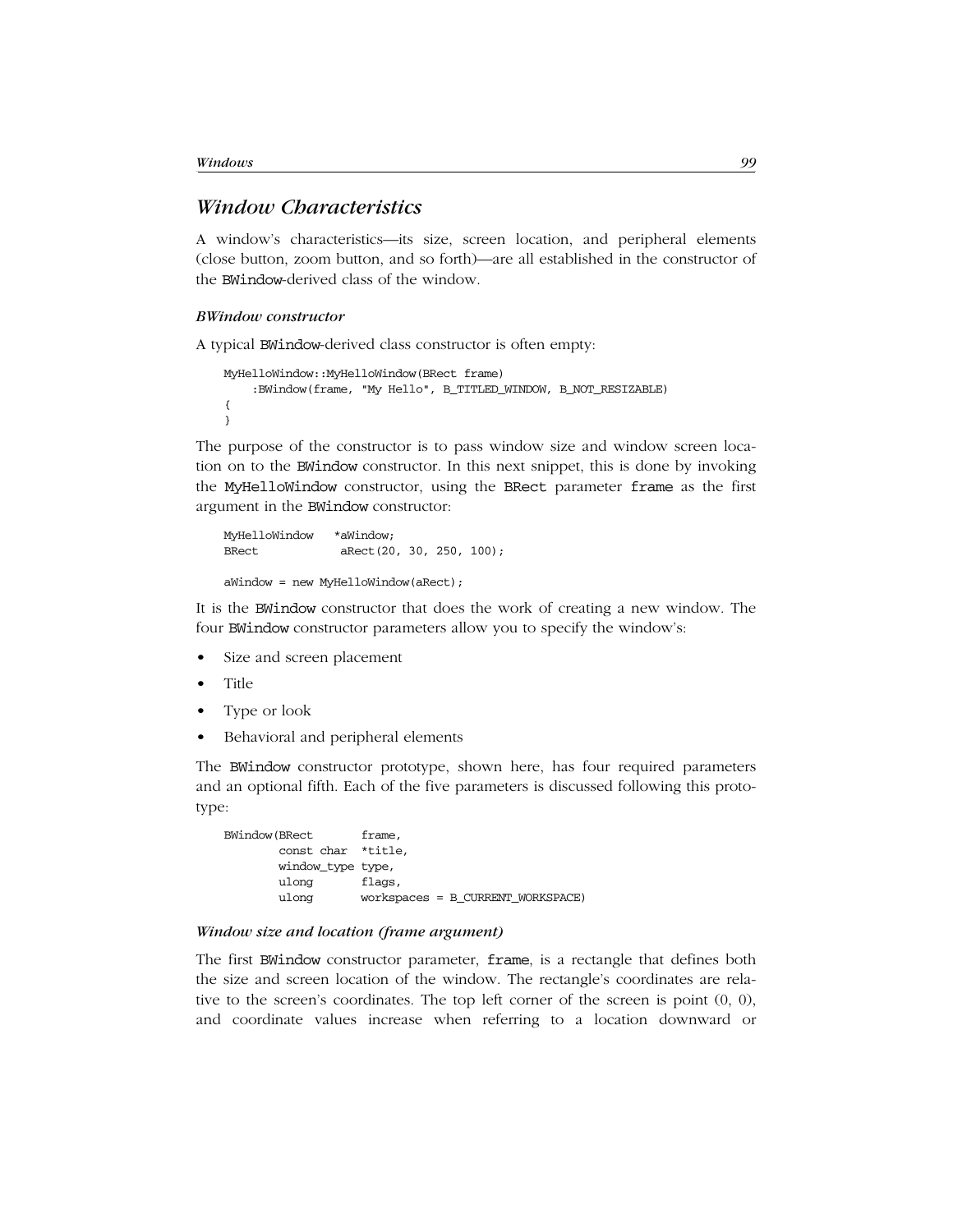rightward. For instance, the lower right corner of a  $640 \times 480$  screen has a screen coordinate point of (639, 479). Because the initialization of a BRect variable is specified in the order left, top, right, bottom; the following declaration results in a variable that can be used to create a window that has a top left corner fifty pixels from the top of the user's screen and seventy pixels in from the left of that screen:

```
BRect frame(50, 70, 350, 270);
```
The width of the window based on frame is determined simply from the delta of the first and third BRect initialization parameters, while the height is the difference between the second and fourth. The above declaration results in a rectangle that could be used to generate a window 301 pixels wide by 201 pixels high. (The "extra" pixel in each direction is the result of zero-based coordinate systems.)

The frame coordinates specify the content area of a window—the window's title tab is not considered. For titled windows, you'll want to use a top coordinate of at least 20 so that none of the window's title tab ends up off the top of the user's screen.

If your program creates a window whose size depends on the dimensions of the user's screen, make use of the BScreen class. A BScreen object holds information about one screen, and the BScreen member functions provide a means for your program to obtain information about this monitor. Invoking Frame(), for instance, returns a BRect that holds the coordinates of the user's screen. This next snippet shows how this rectangle is used to determine the width of a monitor:

```
BScreen mainScreen(B_MAIN_SCREEN_ID);
BRect screenRect;
int32 screenWidth;
screenRect = mainScreen->Frame();
screenWidth = screenRect.right - screenRect.left;
```
As of this writing, the BeOS supports only a single monitor, but the above snippet anticipates that this will change. The Be-defined constant B\_MAIN\_SCREEN\_ID is used to create an object that represents the user's main monitor (the monitor that displays the Deskbar). Additionally, the width of the screen can be determined by subtracting the left coordinate from the right, and the height by subtracting the top from the bottom. On the main monitor, the left and top fields of the BRect returned by Frame() are 0, so the right and bottom fields provide the width and height of this screen. When an additional monitor is added, though, the left

and top fields will be non-zero; they'll pick up where the main screen "ends."

#### *Window title*

The second BWindow constructor argument, title, establishes the title that is to appear in the window's tab. If the window won't display a tab, this parameter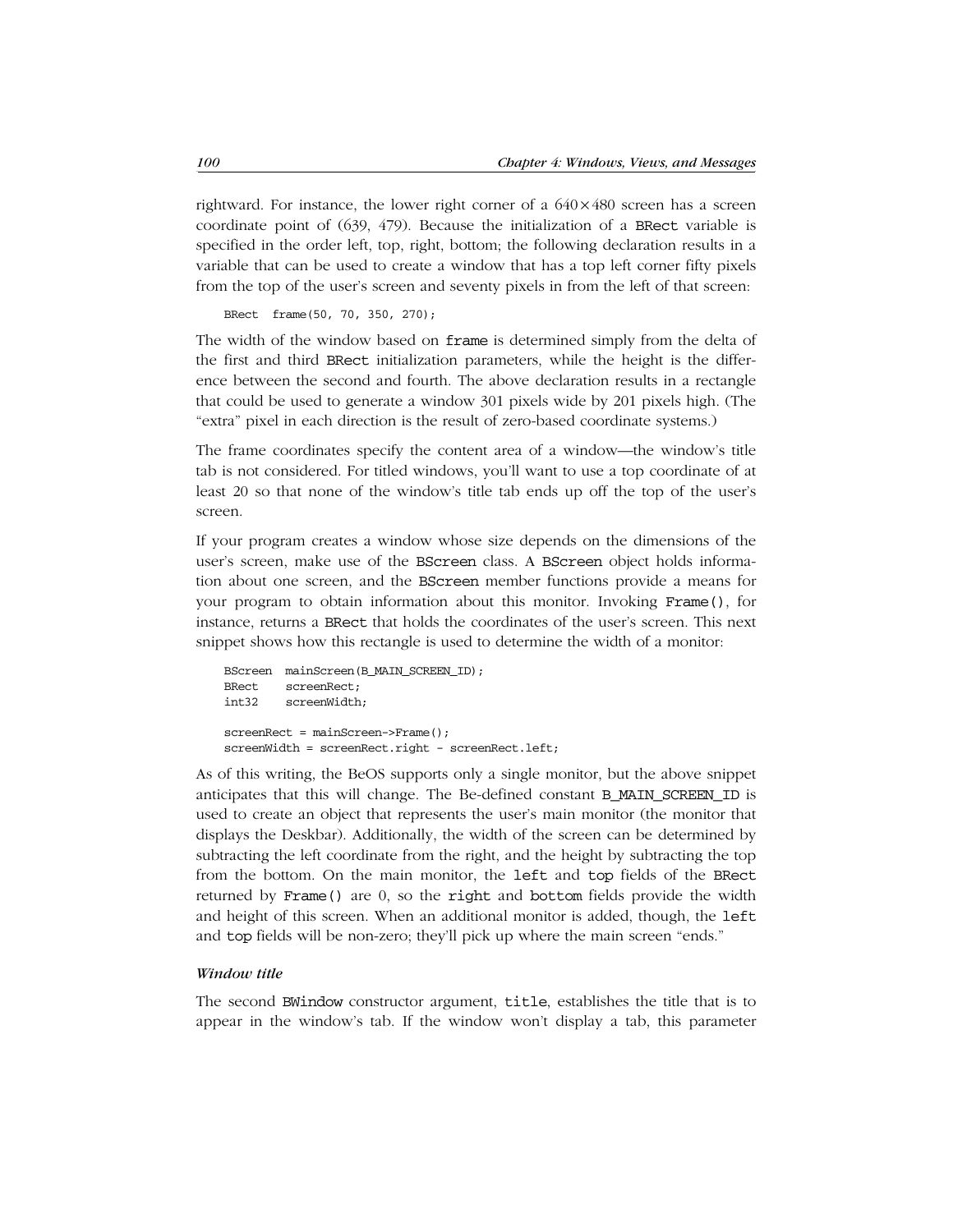value is unimportant—you can pass NULL or an empty string ("") here (though you may want to include a name in case your program may eventually access the window through scripting.

#### *Window type*

The third BWindow constructor parameter, type, defines the style of window to be created. Here you use one of five Be-defined constants:

#### B\_DOCUMENT\_WINDOW

Is the most common type, and creates a nonmodal window that has a title tab. Additionally, the window has right and bottom borders that are thinner than the border on its other two sides. This narrower border is designed to integrate well with the scrollbars that may be present in such a window.

#### B\_TITLED\_WINDOW

Results in a nonmodal window that has a title tab.

#### B\_MODAL\_WINDOW

Creates a modal window, a window that prevents other application activity until it is dismissed. Such a window is also referred to as a dialog box. A window of this type has no title tab.

#### B\_BORDERED\_WINDOW

Creates a nonmodal window that has no title tab.

#### B\_FLOATING\_WINDOW

Creates a window that floats above (won't be obscured by) other application windows.



There's another version of the BWindow constructor that has two parameters (look and feel) in place of the one type parameter discussed above. The separate look and feel parameters provide a means of more concisely stating just how a window is to look and behave. The single type parameter can be thought of as a shorthand notation that encapsulates both these descriptions. Refer to the BWindow class section of the Interface Kit chapter of the Be Book for more details (and a list of Be-defined look and feel constants).

#### *Window behavior and elements*

The fourth BWindow constructor argument, flags, determines a window's behavior (such as whether the window is movable) and the window's peripheral elements (such as the presence of a title tab or zoom button). There are a number of Be-defined constants that can be used singly or in any combination to achieve the desired window properties. To use more than a single constant, list each and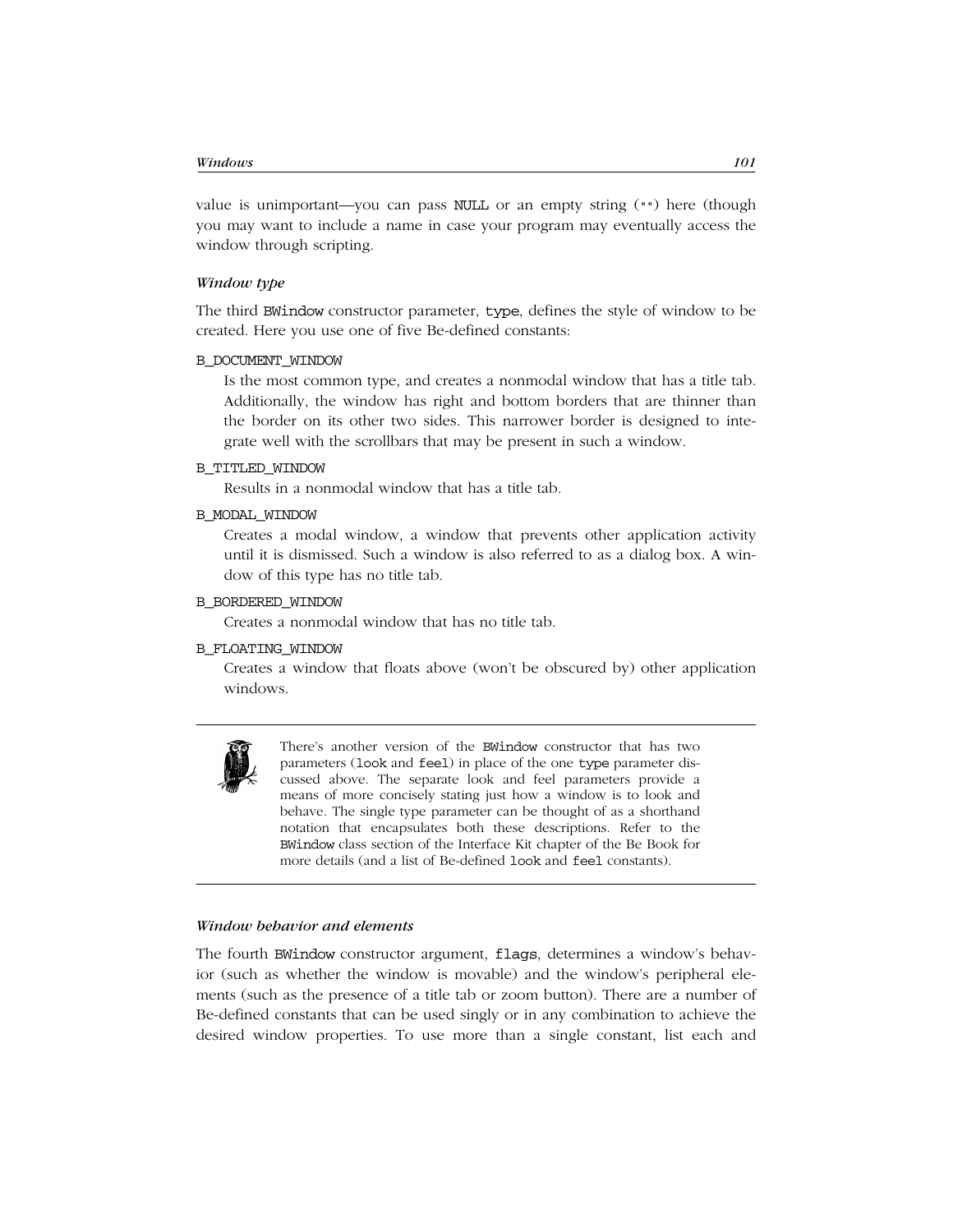separate them with the OR (|) operator. The following example demonstrates how to create a window that has no zoom button or close button:

```
MyHelloWindow::MyHelloWindow(BRect frame)
     :BWindow(frame, windowName, B_TITLED_WINDOW, B_NOT_ZOOMABLE | B_NOT_
CLOSABLE)
{
}
```
If you use  $0$  (zero) as the fourth parameter, it serves as a shortcut for specifying that a window include all the characteristics expected of a titled window. Default windows are movable, resizable, and have close and zoom buttons:

```
MyHelloWindow::MyHelloWindow(BRect frame)
     :BWindow(frame, windowName, B_TITLED_WINDOW, 0)
{
}
```
The following briefly describes many of the several Be-defined constants available for use as the fourth parameter in the BWindow constructor:

#### B\_NOT\_MOVABLE

Creates a window that cannot be moved—even if the window has a title tab. By default, a window with a title tab is movable.

#### B\_NOT\_H\_RESIZABLE

Generates a window that can't be resized horizontally. By default, a window can be resized both horizontally and vertically.

#### B\_NOT\_V\_RESIZABLE

Generates a window that can't be resized vertically. By default, a window can be resized both horizontally and vertically.

#### B\_NOT\_RESIZABLE

Creates a window that cannot be resized horizontally or vertically.

#### B\_NOT\_CLOSABLE

Results in a window that has no close button. By default, a window with a title tab has a close button.

#### B\_NOT\_ZOOMABLE

Results in a window that has no zoom box. By default, a window with a title tab has a zoom box.

#### B\_NOT\_MINIMIZABLE

Defines a window that cannot be minimized (collapsed). By default, a window can be minimized by double-clicking on the window's title bar.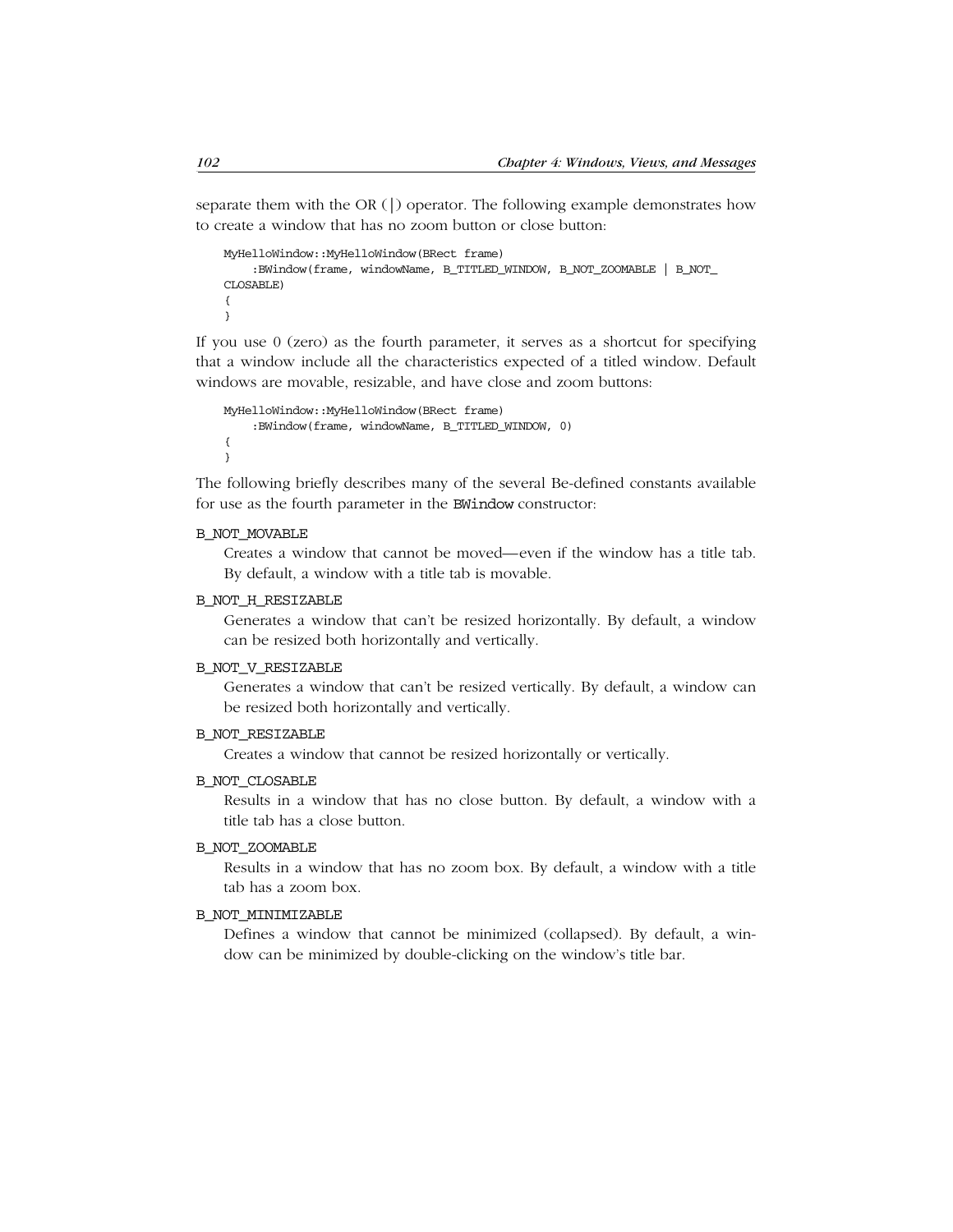#### B\_WILL\_ACCEPT\_FIRST\_CLICK

Results in a window that is aware of mouse button clicks in it—even when the window isn't frontmost. By default, a window is aware only of mouse button clicks that occur when the window is the frontmost, or active, window.

#### *Workspace*

The BWindow constructor has an optional fifth parameter, workspaces, that specifies which workspace or workspaces should contain the new window. Desktop information such as screen resolution and color depth (number of bits of color data per pixel) can be adjusted by the user. Different configurations can be saved to different workspaces. Workspaces can be thought of as virtual monitors to which the user can switch. Under different circumstances, a user may wish to display different types of desktops. By omitting this parameter, you tell the BWindow constructor to use the default Be-defined constant B\_CURRENT\_WORKSPACE. Doing so means the window will show up in whatever workspace is currently selected by the user. To create a window that appears in all of the user's workspaces, use the Be-defined constant B\_ALL\_WORKSPACES as the fifth parameter to the BWindow constructor.



You can find out more about workspaces from the user's perspective in the BeOS User's Guide, and from the programmer's perspective in the BWindow constructor section of the Interface Kit chapter of the Be Book.

#### *Accessing Windows*

Fortunately for you, the programmer, the Be operating system takes care of much of the work in keeping track of your application's windows and the user's actions that affect those windows. There will be times, however, when you'll need to directly manipulate one or all of your program's windows. For instance, you may want to access the frontmost window to draw to it, or access all open windows to implement a Close All menu item.

The Application Server keeps a list that holds references to an application's open windows. The list indices begin at 0, and continue integrally. The windows aren't entered in this list in any predefined order, so you can't rely on a particular index referencing a particular window. You can, however, use the BApplication member function WindowAt() to find any given window.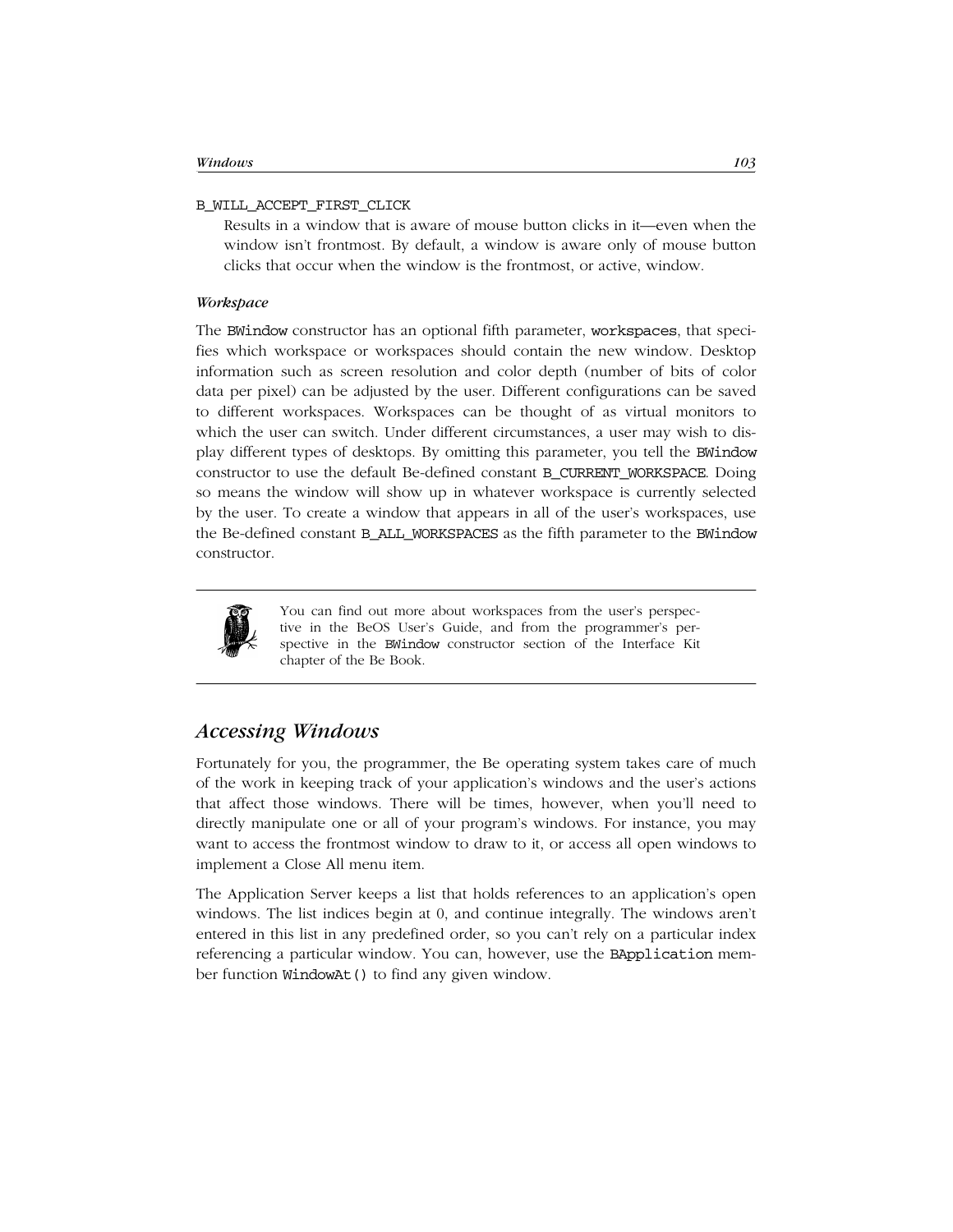#### *Accessing a window using WindowAt()*

WindowAt() accepts a single argument, an integer that serves as a window list index. Calling WindowAt() returns the BWindow object this index references. A call to WindowAt() returns the first window in the list:

```
BWindow *aWindow;
```

```
aWindow = be_app->WindowAt(0);
```
From Chapter 1, *BeOS Programming Overview*, you know that the Be-defined global variable be\_app always points to the active application, so you can use it anywhere in your code to invoke a BApplication member function such as WindowAt().

When WindowAt() is passed a value that is an out-of-bounds index, the routine returns NULL. You can use this fact to create a simple loop that accesses each open window:

```
BWindow *theWindow;
int32 i = 0;
while (theWindow = be_app->WindowAt(i++)) {
    // do something, such as close theWindow
}
```
The preceding loop starts at window 0 in the window list and continues until the last window in the list is reached.

A good use for the WindowAt() loop is to determine the frontmost window. The BWindow member function IsFront() returns a bool (Boolean) value that indicates whether a window is frontmost. If you set up a loop to cycle through each open window and invoke IsFront() for each returned window, the frontmost window will eventually be encountered:

```
BWindow *theWindow;
BWindow *frontWindow = NULL;
int32 i = 0;while (theWindow = be_app->WindowAt(i++)) {
    if (theWindow->IsFront())
       frontWindow = theWindow;
}
```
In the preceding snippet, note that frontWindow is initialized to NULL. If no windows are open when the loop runs, frontWindow will retain the value of NULL, properly indicating that no window is frontmost.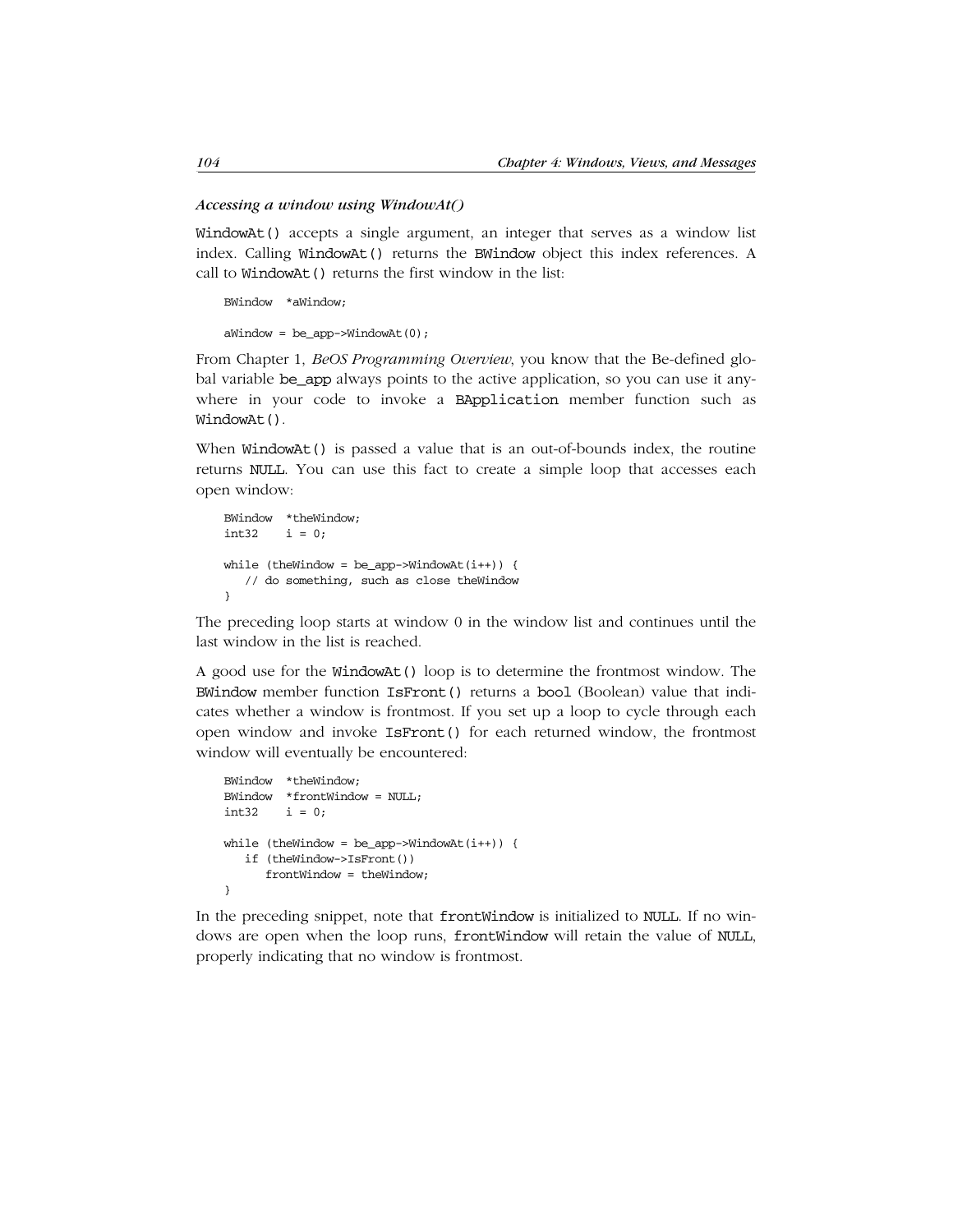#### *Frontmost window routine*

With the exception of  $\text{main}$  (), all the functions you've encountered to this point have been part of the BeOS API—they've all been Be-defined member functions of Be-defined classes. Your nontrivial projects will also include application-defined member functions, either in classes you define from scratch or in classes you derive from a Be-defined class. Here I provide an example of this second category of application-defined routine. The MyHelloApplication class is derived from the Be-defined BApplication class. This version of MyHelloApplication adds a new application-defined routine to the class declaration:

```
class MyHelloApplication : public BApplication {
    public:
                   MyHelloApplication();
       BWindow * GetFrontWindow();
};
```
The function implementation is familiar to you—it's based on the previous snippet that included a loop that repeatedly calls AtWindow():

```
BWindow * MyHelloApplication::GetFrontWindow()
{
    BWindow *theWindow;
    BWindow *frontWindow = NULL;
   int32 i = 0;
   while (theWindow = be_app->WindowAt(i++)) {
       if (theWindow->IsFront())
          frontWindow = theWindow;
    }
    return frontWindow;
}
```
When execution of GetFrontWindow() ends, the routine returns the BWindow object that is the frontmost window. Before using the returned window, typecast it to the BWindow-derived class that matches its actual type, as in:

```
MyHelloWindow *frontWindow;
```
frontWindow = (MyHelloWindow \*)GetFrontWindow();

With access to the frontmost window attained, any BWindow member function can be invoked to perform some action on the window. Here I call the BWindow member function MoveBy() to make the frontmost window jump down and to the right 100 pixels in each direction:

```
frontWindow->MoveBy(100, 100);
```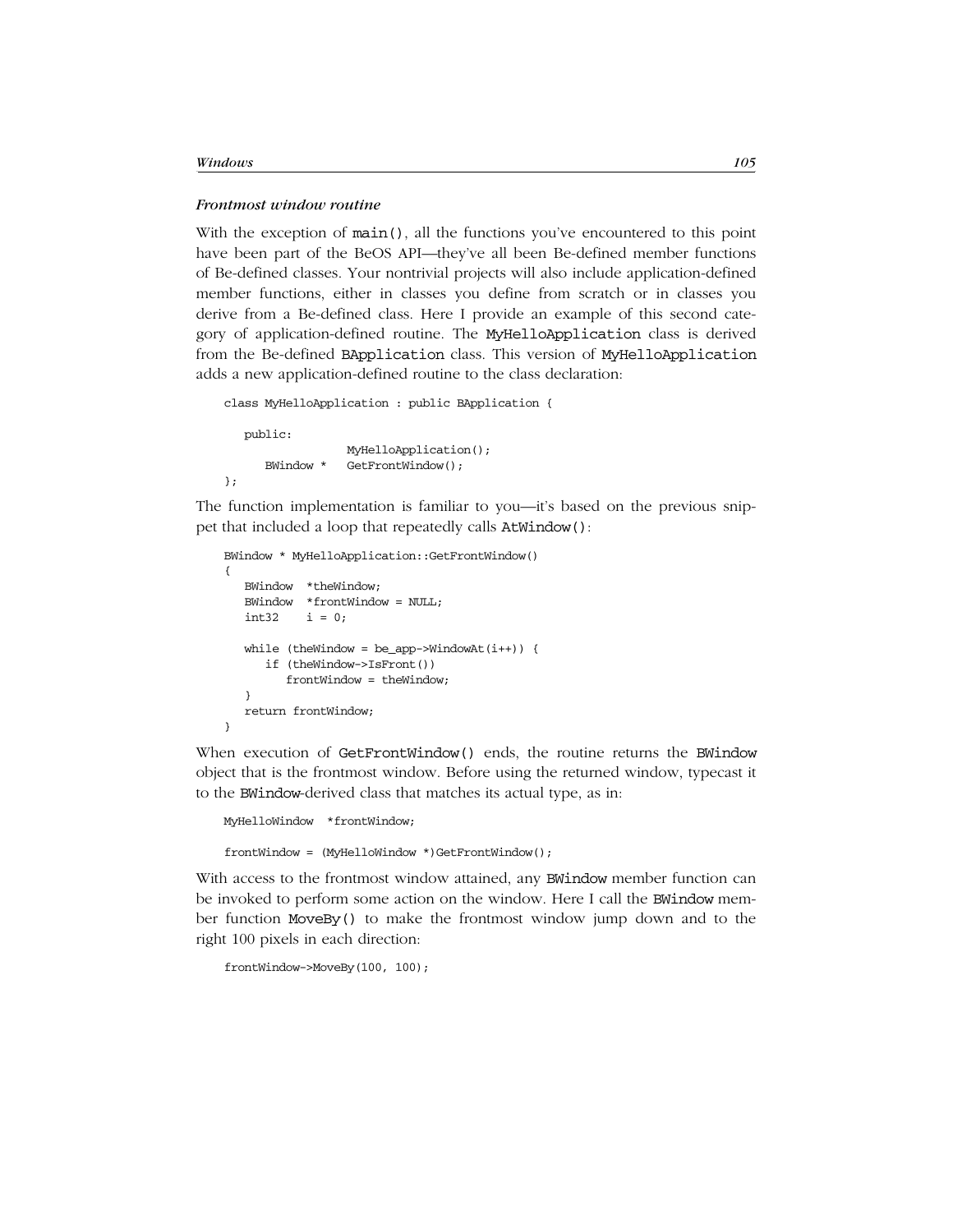#### *Frontmost window example project*

I've taken the preceding GetFrontWindow() routine and included it in a new version of MyHelloWorld. To test out the function, I open three MyHelloWorld windows, one directly on top of another. Then I call GetFrontWindow() and use the returned BWindow reference to move the frontmost window off the other two. The result appears in Figure 4-1.

```
MyHelloApplication::MyHelloApplication()
    : BApplication("application/x-vnd.dps-mywd")
{
   MyHelloWindow *aWindow;
    BRect aRect;
   MyHelloWindow *frontWindow;
    aRect.Set(20, 30, 250, 100);
    aWindow = new MyHelloWindow(aRect);
    aWindow = new MyHelloWindow(aRect);
    aWindow = new MyHelloWindow(aRect);
    frontWindow = (MyHelloWindow *)GetFrontWindow();
    if (frontWindow)
       frontWindow->MoveBy(100, 100);
}
```


*Figure 4-1. The result of running the FrontWindow program*

Notice that before working with the returned window reference, I verify that it has a non-NULL value. If no windows are open when GetFrontWindow() is invoked, that routine returns NULL. In such a case, a call to a BWindow member function such as MoveBy() will fail.

The MyHelloWindow class doesn't define any of its own member functions—it relies on BWindow-inherited functions. So in this example, I could have declared frontWindow to be of type BWindow and omitted the typecasting of the returned BWindow reference. This code would still work:

... BWindow \*frontWindow;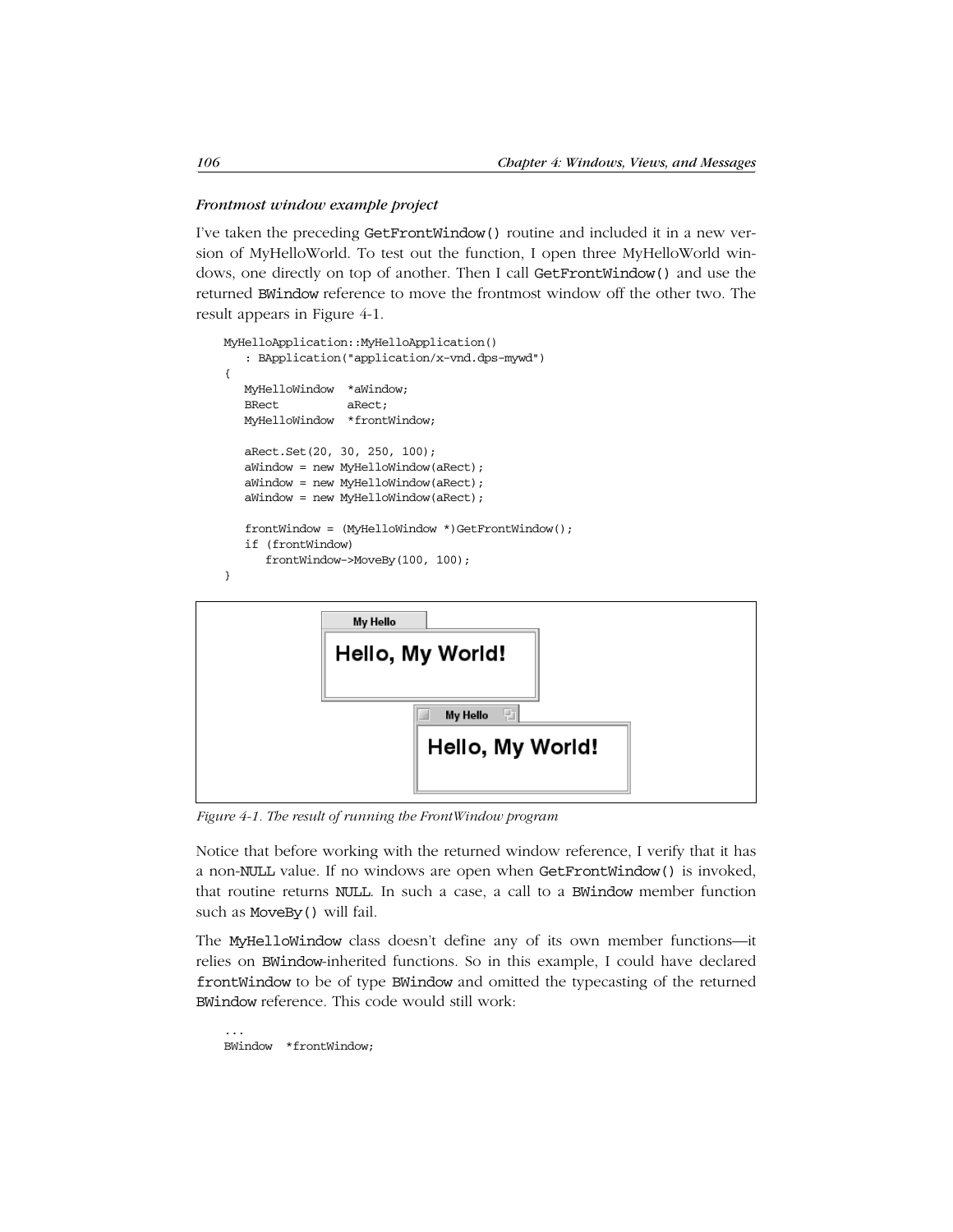```
...
frontWindow = GetFrontWindow();
   if (frontWindow)
       frontWindow->MoveBy(100, 100);
}
```
But instead of working with the returned reference as a BWindow object, I opted to typecast it to a MyHelloWindow object. That's a good habit to get into—the type of window being accessed is then evident to anyone looking at the source code listing. It also sets up the returned object so that it can invoke any BWindowderived class member function. A BWindow object knows about only BWindow functions, so if I define a SpinWindow() member function in the MyHelloWindow class and then attempt to call it without typecasting the GetFrontWindow() returned BWindow reference, the compiler will complain:

```
BWindow *frontWindow;
frontWindow = GetFrontWindow();
if (frontWindow)
    frontWindow->SpinWindow(); // compilation error at this line
```
The corrected version of the above snippet looks like this:

```
MyHelloWindow *frontWindow;
frontWindow = (MyHelloWindow *)GetFrontWindow();
if (frontWindow)
    frontWindow->SpinWindow(); // compiles just fine!
```
#### *Windows and Data Members*

Defining a GetFrontWindow() or some similar member function to locate a window is one way to access a window. If you have only one instance of any given window class in your program, though, you should consider using a technique that stores window references in data members in the application object.

#### *Defining a window object data member in the application class*

For each type of window in your application, you can add to the class definition a private data member of the window class type. Consider a program that displays two windows: an input window for entering a mathematical equation, and an output window that displays a graph of the entered equation. If such a program defines BWindow-derived classes named EquationWindow and GraphWindow, the BApplication-derived class could include two data members. As shown below, Be convention uses a lowercase *f* as the first character of a data member name:

```
class MathApp : public BApplication {
```
public:

MathApp();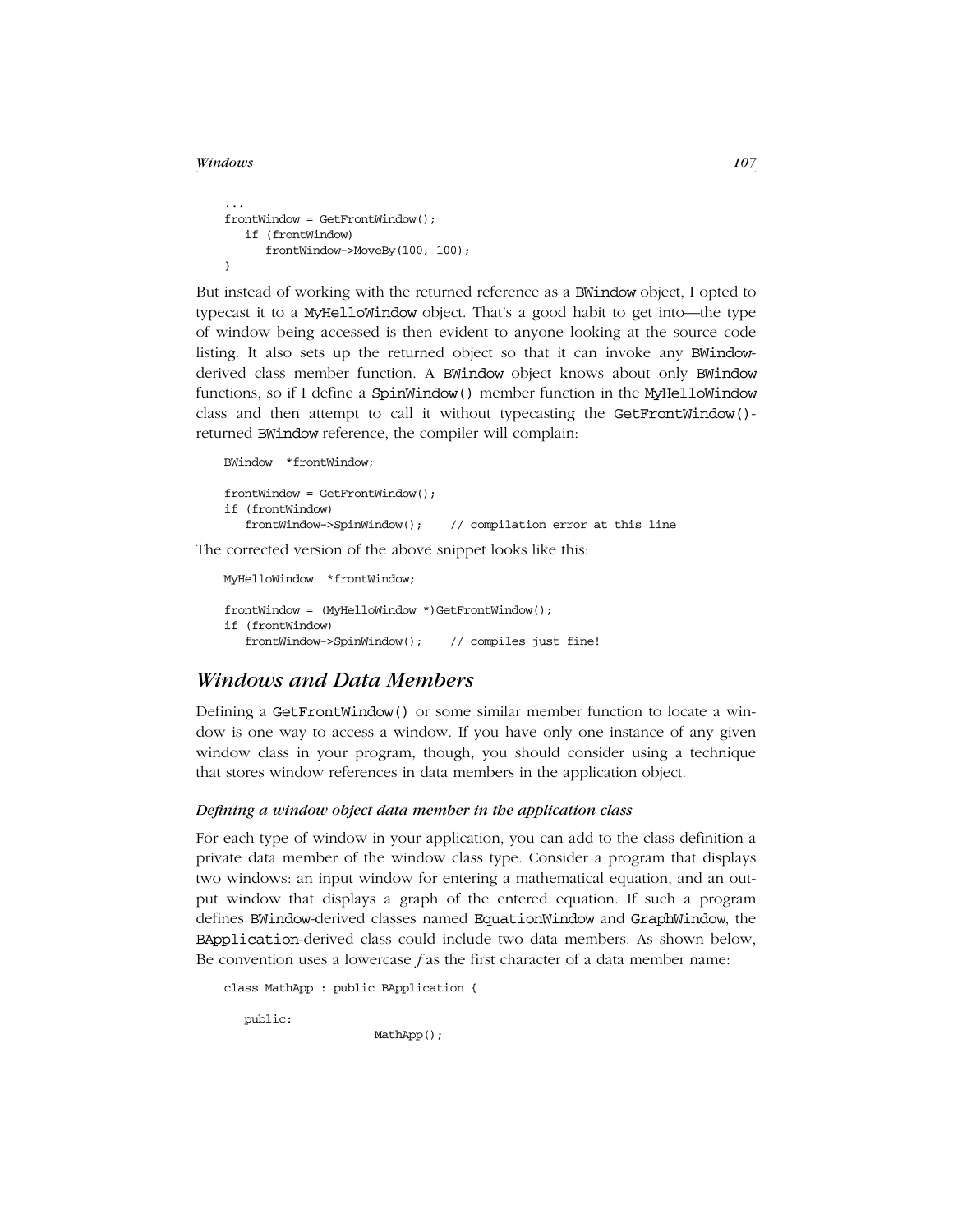```
 ...
   private:
     EquationWindow *fEquationWindow;
    GraphWindow *fGraphWindow;
};
```
For the MyHelloWorld project, the MyHelloApplication class is defined as:

```
class MyHelloApplication : public BApplication {
    public:
                        MyHelloApplication();
    private:
       MyHelloWindow *fMyWindow;
};
```
#### *Storing a window object in the data member*

In past examples, I created an instance of a window by declaring a local window variable in the application constructor, then using that variable in a call to the window's class constructor:

MyHelloWindow \*aWindow; ... aWindow = new MyHelloWindow(aRect);

With the new technique, there's no need to use a local variable. Instead, assign the object returned by the window constructor to the window data member. The new version of the MyHelloApplication class defines an fMyWindow data member, so the result would be:

```
fMyWindow = new MyHelloWindow(aRect);
```
Here's how the new version of the MyHelloApplication constructor looks:

```
MyHelloApplication::MyHelloApplication()
    : BApplication("application/x-vnd.dps-mywd")
{
    BRect aRect;
    aRect.Set(20, 30, 250, 100);
    fMyWindow = new MyHelloWindow(aRect);
}
```
Once created, the new window can be accessed from any application member function. For instance, to jump the window across part of the screen requires only one statement:

fMyWindow->MoveBy(100, 100);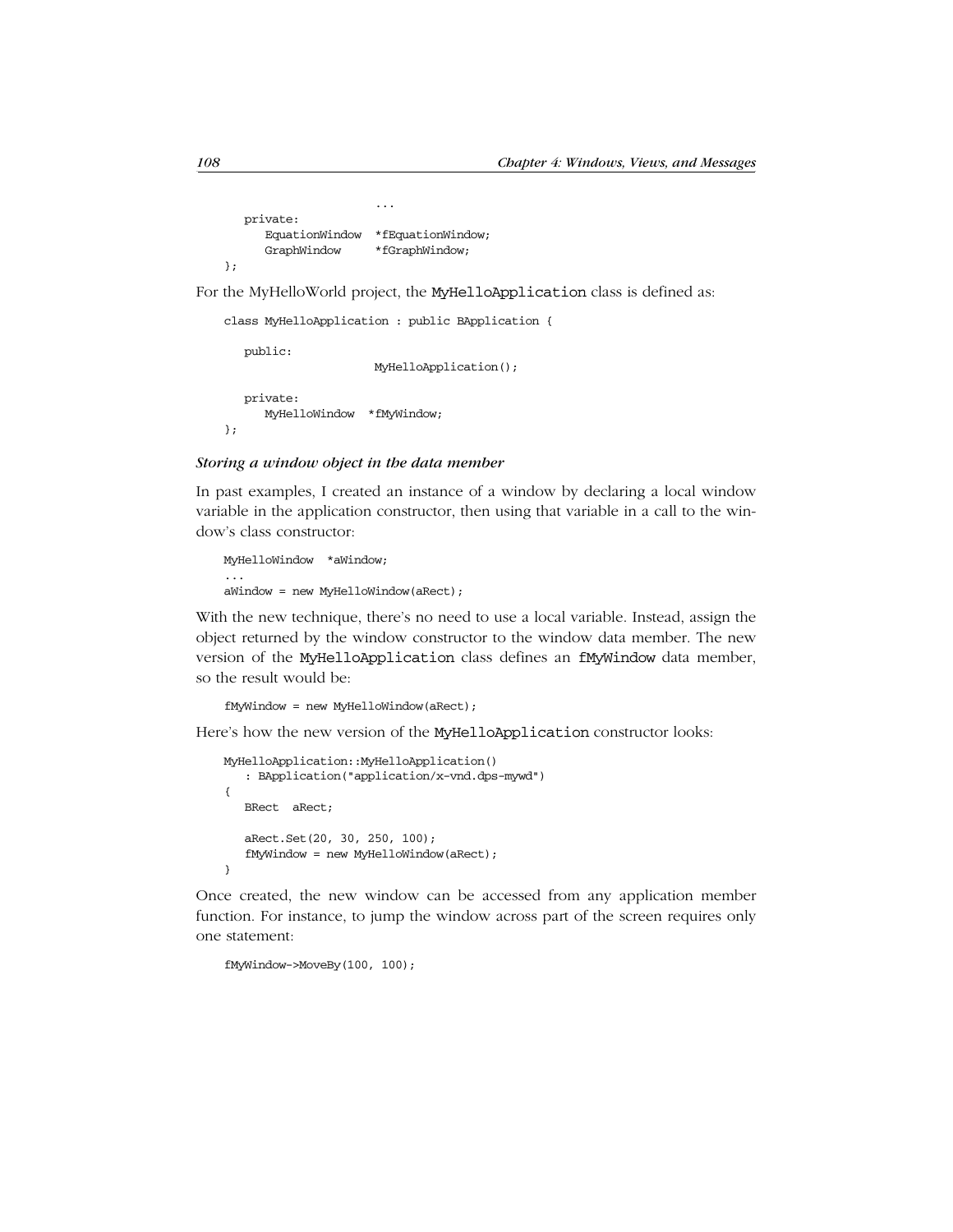#### *Window object data member example projects*

This chapter's MyHelloWorld project consists of the new version of the MyHelloApplication class—the version that includes an fMyWindow data member. The executable built from this project is indistinguishable from that built from prior versions of the project; running the program results in the display of a single window that holds the string "Hello, My World!"

The WindowTester project picks up where MyHelloWorld leaves off. Like MyHelloWorld, it includes an fMyWindow data member in the MyHelloApplication class. The WindowTester version of the MyHelloApplication class also includes a new application-defined member function:

```
class MyHelloApplication : public BApplication {
   public:
                      MyHelloApplication();
     void DoWindowStuff();
   private:
      MyHelloWindow *fMyWindow;
};
```
After creating a window and assigning it to the fMyWindow data member, the MyHelloApplication constructor invokes DoWindowStuff():

```
MyHelloApplication::MyHelloApplication()
    : BApplication("application/x-vnd.dps-mywd")
{
    BRect aRect;
    aRect.Set(20, 30, 250, 100);
    fMyWindow = new MyHelloWindow(aRect);
    DoWindowStuff();
}
```
I've implemented DoWindowStuff() such that it glides the program's one window diagonally across the screen:

```
void MyHelloApplication::DoWindowStuff()
{
   int16 i;
    for (i=0; i<200; i++) {
       fMyWindow->MoveBy(1, 1);
    }
}
```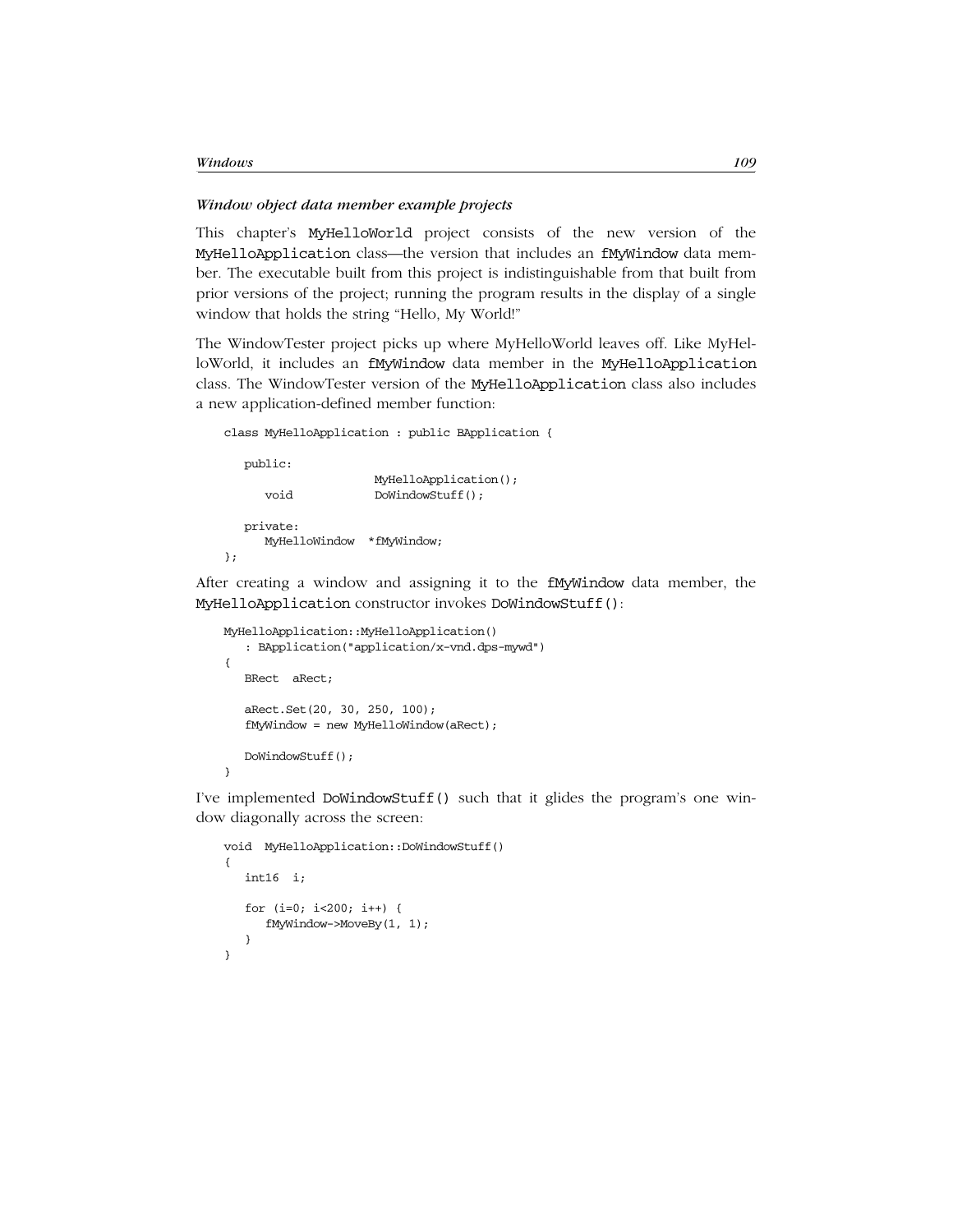

Feel free to experiment by commenting out the code in DoWindowStuff() and replacing it with code that has fMyWindow invoke BWindow member functions other than MoveBy(). Refer to the BWindow section of the Interface Kit chapter of the Be Book for the details on such BWindow member functions as Close(), Hide(), Show(), Minimize(), ResizeTo(), and SetTitle().

## *Views*

A window always holds one or more views. While examples up to this point have all displayed windows that include only a single view, real-world Be applications make use of windows that often consist of a number of views. Because all drawing must take place in a view, everything you see within a window appears in a view. A scrollbar, button, picture, or text lies within a view. The topic of drawing in views is significant enough that it warrants its own chapter—Chapter 5, *Drawing*. In this chapter, the focus will be on how views are created and accessed. Additionally, you'll get an introduction to how a view responds to a message.

A view is capable of responding to a message sent from the Application Server to a BWindow object and then on to the view. This messaging system is the principle on which controls such as buttons work. The details of working with controls are saved for Chapter 6, *Controls and Messages*, but this chapter ends with a discussion of views and messages that will hold you over until you reach that chapter.

#### *Accessing Views*

You've seen that a window can be accessed by storing a reference to the window in the BApplication-derived class (as demonstrated with the fMyWindow data member) or via the BeOS API (through use of the BApplication member function WindowAt()). A similar situation exists for accessing a view.

#### *Views and data members*

Just as a reference to a window can be stored in an application class data member, a reference to a view can be stored in a window class data member. The MyHelloWorld project defines a single view class named MyHelloView that is used with the project's single window class, the MyHelloWindow class. Here I'll add a MyHelloView reference data member to the MyHelloWindow class:

```
class MyHelloWindow : public BWindow {
   public:
```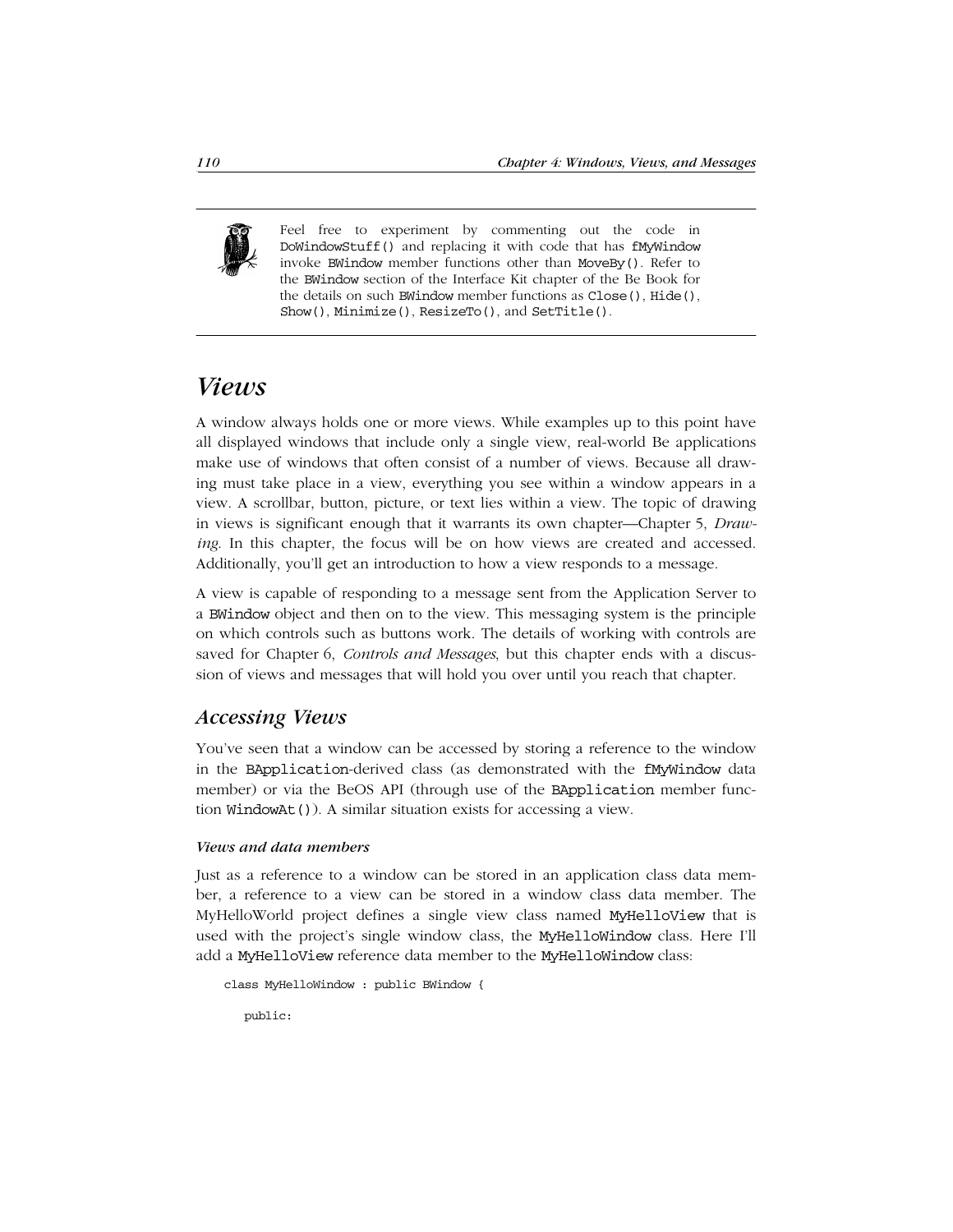};

```
 MyHelloWindow(BRect frame);
    virtual bool QuitRequested();
 private:
    MyHelloView *fMyView;
```
Using this new technique, a view can be added to a new window in the window's constructor, much as you've seen in past examples. The MyHelloWindow constructor creates a new view, and a call to the BWindow member function AddChild() makes the view a child of the window:

```
MyHelloWindow::MyHelloWindow(BRect frame)
    : BWindow(frame, "My Hello", B_TITLED_WINDOW, B_NOT_RESIZABLE)
{
    frame.OffsetTo(B_ORIGIN);
    fMyView = new MyHelloView(frame, "MyHelloView");
    AddChild(fMyView);
   Show();
}
```
The window's view can now be easily accessed and manipulated from any MyHelloWindow member function.

#### *View data member example projects*

This chapter's NewMyHelloWorld project includes the new versions of the MyHelloWindow class and the MyHelloWindow constructor—the versions developed above. Once again, performing a build on the project results in an executable that displays a single "Hello, My World!" window. This is as expected. Using a data member to keep track of the window's one view simply sets up the window for easy access to the view—it doesn't change how the window or view behaves.

The ViewDataMember project serves as an example of view access via a data member—the fMyView data member that was just added to the NewMyHelloWorld project. Here's how the ViewDataMember project defines the MyHelloWindow class:

```
class MyHelloWindow : public BWindow {
   public:
                     MyHelloWindow(BRect frame);
     virtual bool QuitRequested();
     void SetHelloViewFont(BFont newFont, int32 newSize);
   private:
      MyHelloView *fMyView;
};
```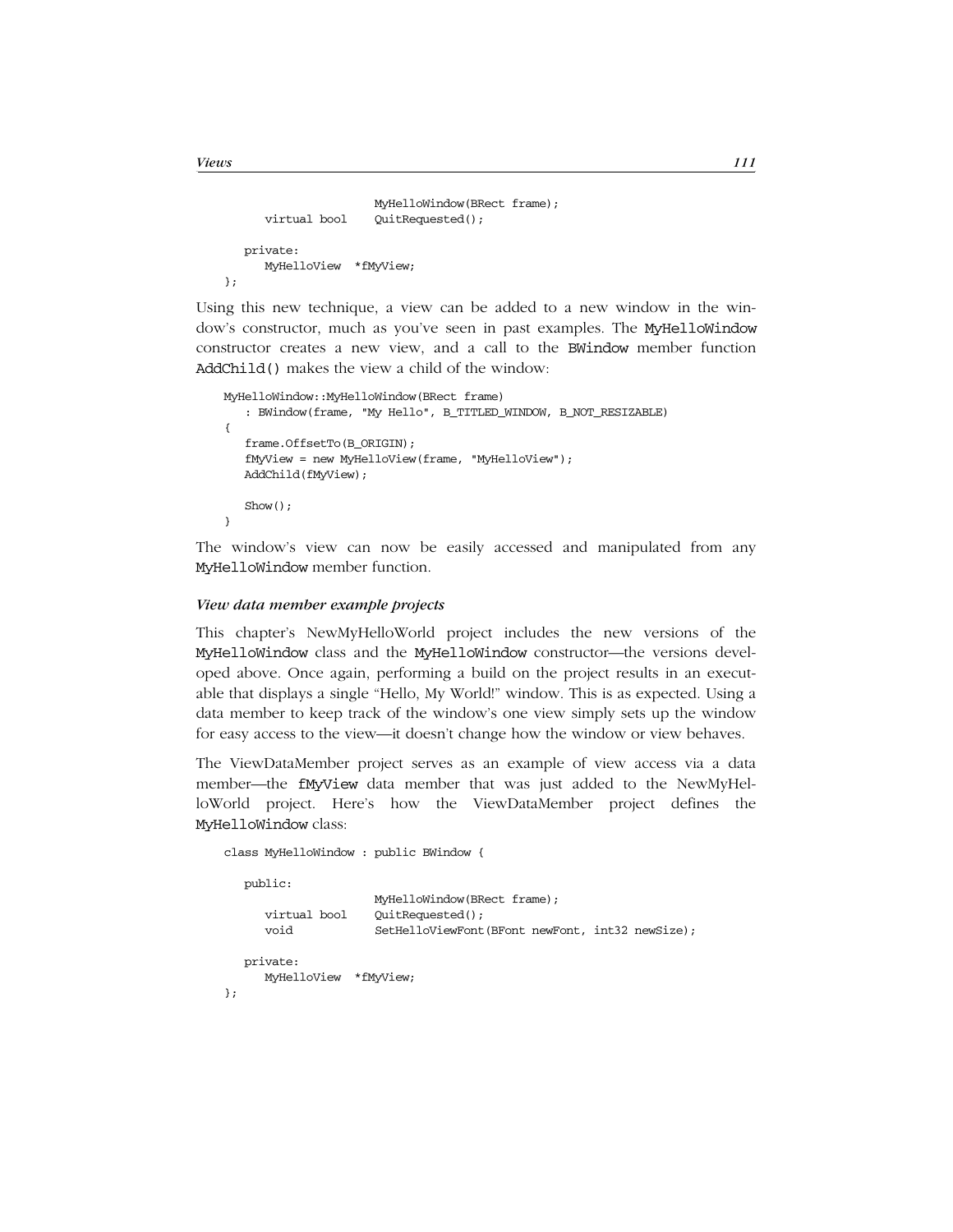The difference between this project and the previous version is that this project uses the newly added SetHelloViewFont() member function to set the type and size of the font used in a view. In particular, the project calls this routine to set the characteristics of the font used in the MyHelloView view that the fMyView data member references. Here's what the SetHelloViewFont() implementation looks like:

```
void MyHelloWindow::SetHelloViewFont(BFont newFont, int32 newSize)
{
    fMyView->SetFont(&newFont);
    fMyView->SetFontSize(newSize);
}
```
SetFont() and SetFontSize() are BView member functions with which you are familiar—they're both invoked from the MyHelloView AttachedToWindow() function, and were introduced in Chapter 2, *BeIDE Projects*.

To change a view's font, SetHelloViewFont() is invoked by a MyHelloWindow object. To demonstrate its use, I chose to include the call in the MyHelloWindow constructor:

```
MyHelloWindow::MyHelloWindow(BRect frame)
    : BWindow(frame, "My Hello", B_TITLED_WINDOW, B_NOT_RESIZABLE)
{
    frame.OffsetTo(B_ORIGIN);
    fMyView = new MyHelloView(frame, "MyHelloView");
   AddChild(fMyView);
    BFont theFont = be_plain_font;
    int32 theSize = 12;
   SetHelloViewFont(theFont, theSize);
   Show():
}
```
The call to SetHelloViewFont() results in the about-to-be shown window having text characteristics that include a font type of plain and a font size of 12. Figure 4-2 shows the results of creating a new window. While SetHelloViewFont() is a trivial routine, it does the job of demonstrating view access and the fact that characteristics of a view can be changed at any time during a program's execution.

*Figure 4-2. The ViewDataMember window displays text in a 12-point plain font*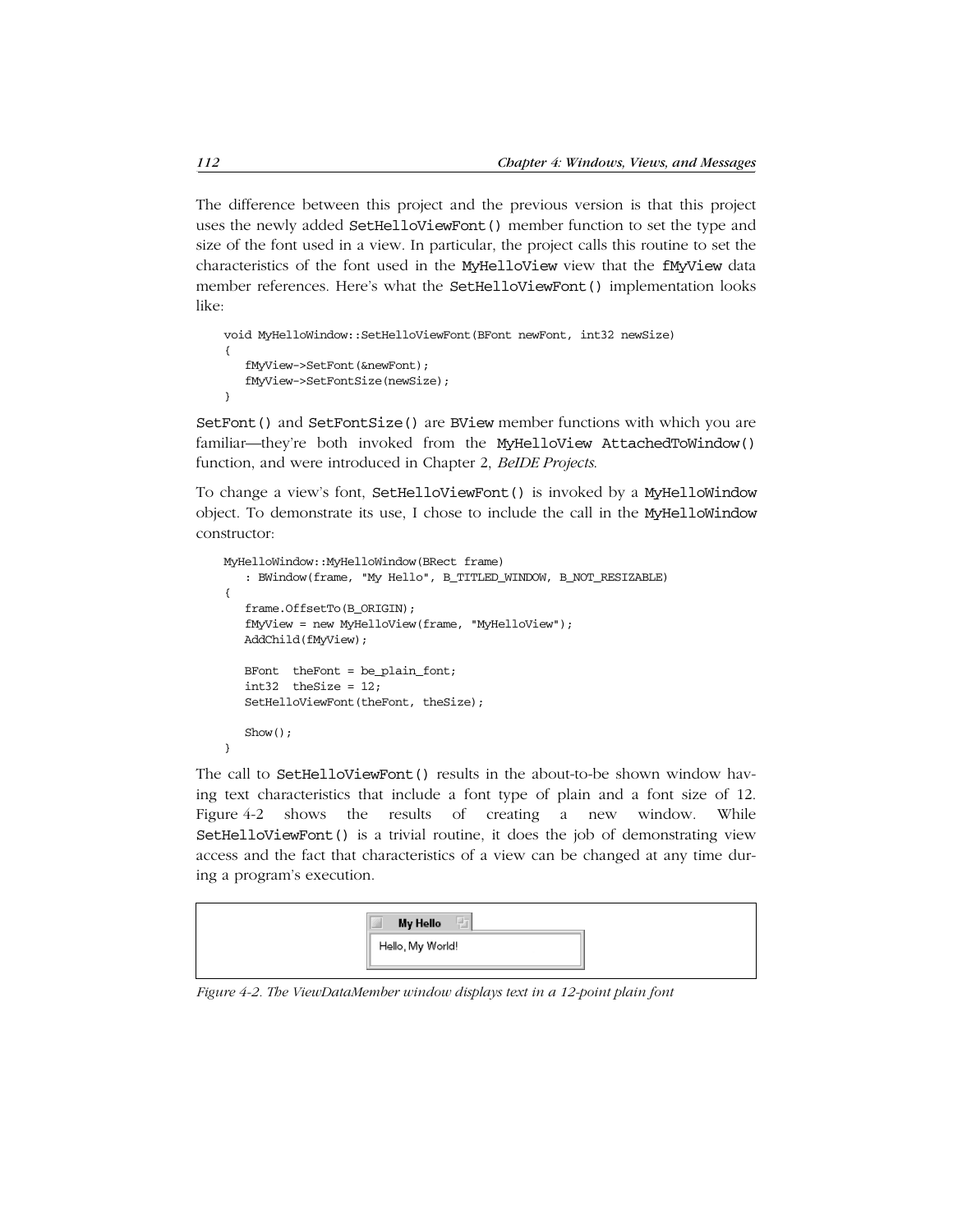#### *A More Practical Use For SetHelloViewFont()*

Attaching a view to a window by calling AddChild() automatically invokes the view's AttachedToWindow() routine to take care of any final view setup. Recall that the MyHelloView class overrides this BView member function and invokes SetFont() and SetFontSize() in the AttachedToWindow() implementation:

```
void MyHelloView::AttachedToWindow()
{
   SetFont(be bold font);
    SetFontSize(24);
}
```
So it turns out that in the above version of the MyHelloWindow constructor, the view's font information is set twice, almost in succession. The result is that when the view is displayed, the last calls to SetFont() and SetFontSize() are used when drawing in the view, as shown in Figure 4-2.

Because this example project has very few member functions (intentionally, to keep it easily readable), I'm limited in where I can place a call to SetHelloViewFont(). In a larger project, a call to SetHelloViewFont() might be invoked from the code that responds to, say, a button click or a menu item selection. After reading Chapter 6 and Chapter 7, *Menus*, you'll be able to easily try out one of these more practical uses for a routine such as SetHelloViewFont().

#### *Accessing a view using FindView()*

When a view is created, one of the arguments passed to the view constructor is a string that represents the view's name:

fMyView = new MyHelloView(frame, "MyHelloView");

The MyHelloView class constructor invokes the BView constructor to take care of the creation of the view. When it does that, it in turn passes on the string as the second argument, as done here:

```
MyHelloView::MyHelloView(BRect rect, char *name)
     : BView(rect, name, B_FOLLOW_ALL, B_WILL_DRAW)
{
}
```
If your code provides each view with a unique name, access to any particular view can be easily gained by using the BWindow member function FindView(). For instance, in this next snippet a pointer to the previously created view with the name "MyHelloView" is being obtained. Assume that the following code is called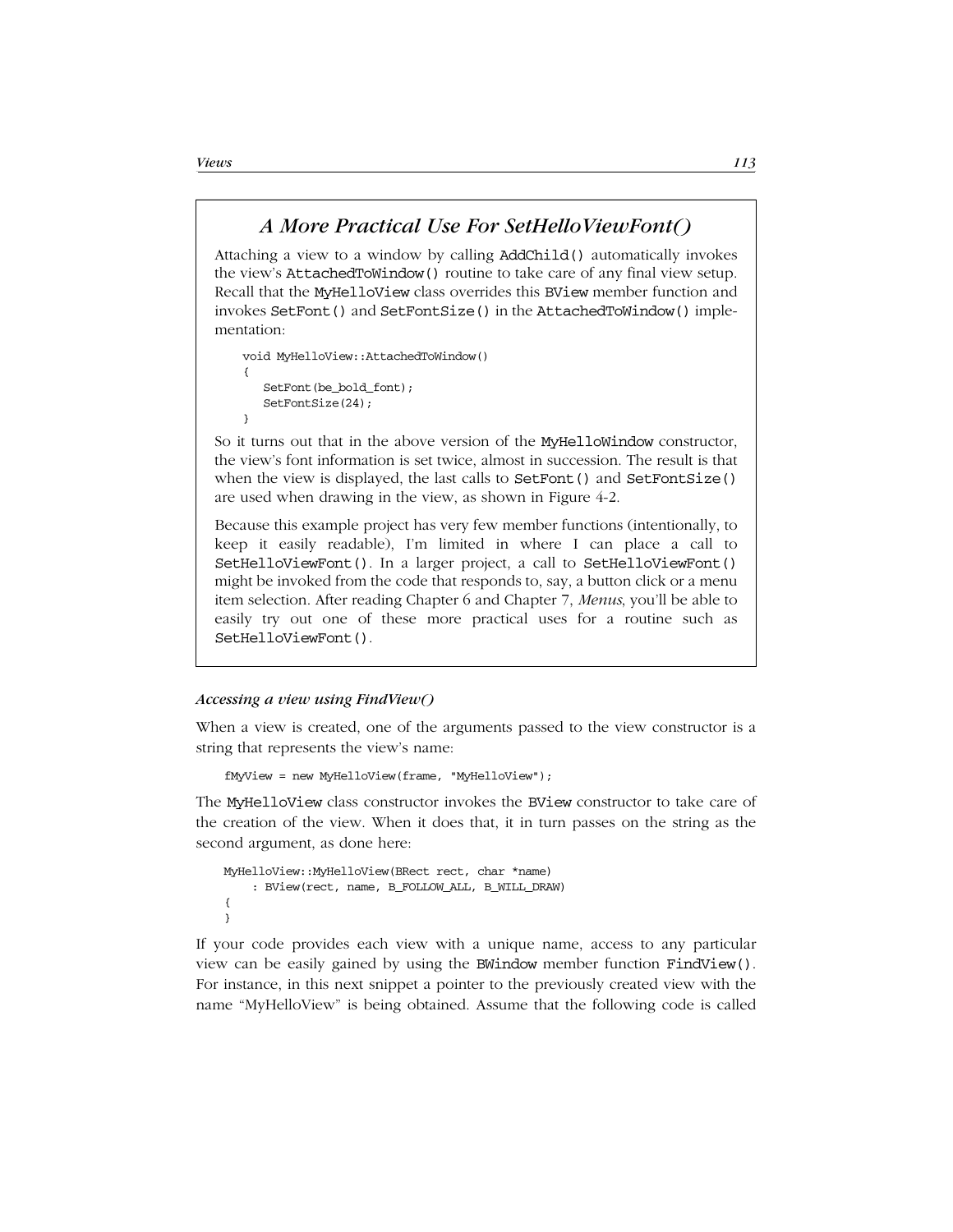from within a MyHelloApplication member function, and that a window has already been created and a reference to it stored in the MyHelloApplication data member fMainWindow:

MyHelloView \*theView;

theView = (MyHelloView \*)fMainWindow->FindView("MyHelloView");

FindView() returns a BView object. The above snippet typecasts this BView object to one that matches the exact type of view being referenced—a MyHelloView view.

#### *FindView() example project*

The FindByName project does just that—it finds a view using a view name. This project is another version of this chapter's MyHelloWorld. Here I keep track of the program's one window using a data member in the MyHelloApplication class. A reference to the program's one view isn't, however, stored in a data member in the MyHelloWindow class. Instead, the view is accessed from the window using a call to FindView(). Here's the MyHelloWindow constructor that creates a view named "MyHelloView" and adds it to a new window:

```
MyHelloWindow::MyHelloWindow(BRect frame)
    : BWindow(frame, "My Hello", B_TITLED_WINDOW, B_NOT_RESIZABLE)
{
   MyHelloView *aView;
    frame.OffsetTo(B_ORIGIN);
    aView = new MyHelloView(frame, "MyHelloView");
    AddChild(aView);
   Show();
\lambda
```
The MyHelloWindow member function QuitRequested() has remained unchanged since its introduction in Chapter 1. All it did was post a B\_QUIT\_ REQUESTED and return true. I'll change that by adding a chunk of code. Figure 4-3 shows how the program's window looks just before closing.

```
bool MyHelloWindow::QuitRequested()
{
   MyHelloView *aView;
   bigtime_t microseconds = 1000000;
    aView = (MyHelloView *)FindView("MyHelloView");
    if (aView) {
       aView->MovePenTo(BPoint(20, 60));
       aView->DrawString("Quitting...");
       aView->Invalidate();
    }
```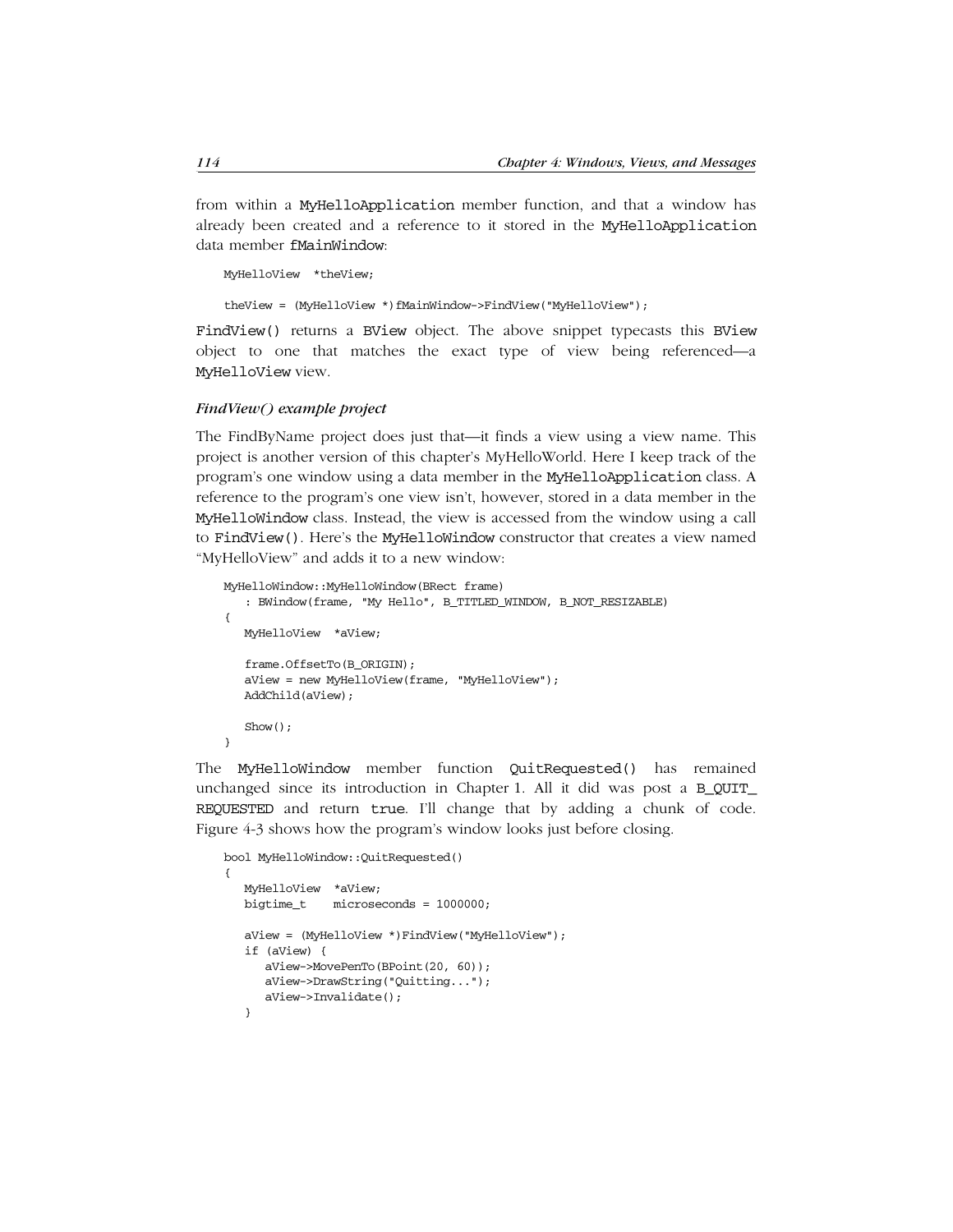*Views 115*

```
 snooze(microseconds);
   be_app->PostMessage(B_QUIT_REQUESTED);
    return(true);
}
```


*Figure 4-3. The FindByName program adds text to a window before closing it*

The new version of QuitRequested() now does the following:

- Accesses the view named "MyHelloView."
- Calls a few BView member functions to draw a string and update the view.
- Pauses for one second.
- Closes the window and quits.

Several lines of code are worthy of further discussion.

The "Accessing a view using FindView()" section in this chapter demonstrates the use of FindView() from an existing window object:

MyHelloView \*theView;

theView = (MyHelloView \*)fMainWindow->FindView("MyHelloView");

This latest example demonstrates the use of FindView() from within a window member function. The specific object FindView() acts on is the one invoking QuitRequested(), so unlike the above example, here no MyHelloWindow object variable precedes the call to FindView():

MyHelloView \*aView;

aView = (MyHelloView \*)FindView("MyHelloView");

With a reference to the MyHelloView object, QuitRequested() can invoke any BView member function. MovePenTo() and DrawString() are functions you've seen before—they also appear in the MyHelloView member function Draw(). Invalidate() is new to you. When a view's contents are altered—as they are here with the writing of the string "Quitting..."—the view needs to be updated before the changes become visible onscreen. If the changes are made while the view's window is hidden, then the subsequent act of showing that window brings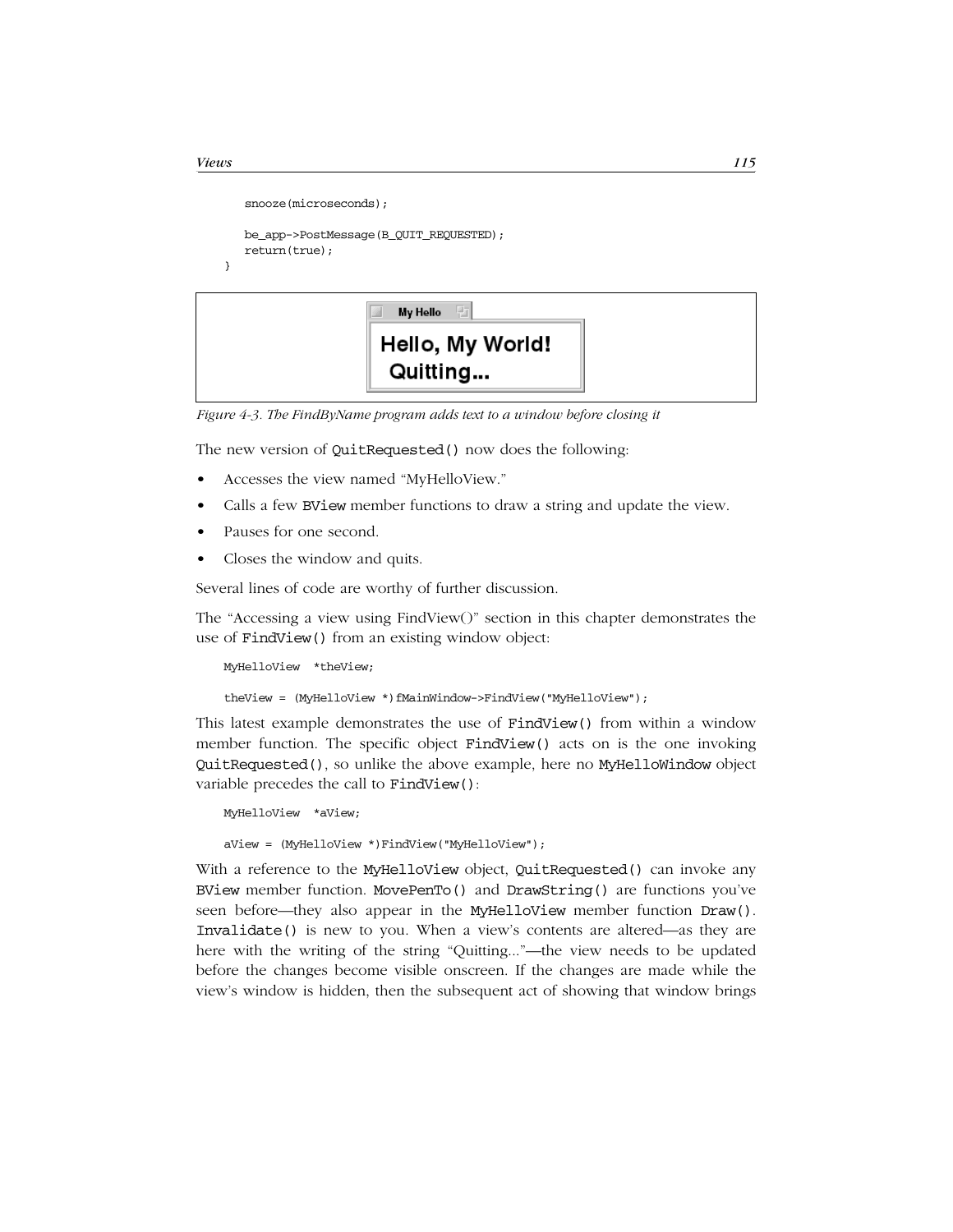on the update. Here, with the window showing and frontmost, no update automatically occurs after the call to DrawString(). The BView member function Invalidate() tells the system that the current contents of the view are no longer valid and require updating. When the system receives this update message, it immediately obliges the view by redrawing it.

Finally, the snooze() function is new to you. The BeOS API includes a number of global, or nonmember, functions—snooze() is one of them. A global function isn't associated with any class or object, so once the BApplication-defined object is created in main(), it can be called from any point in a program. The snooze() function requires one argument, the number of microseconds for which execution should pause. The parameter is of type bigtime\_t, which is a typedef equivalent to the int64 datatype. Here, the first call to snooze() pauses execution for one million microseconds, or one second, while the second call pauses execution for fifty thousand microseconds, or one-twentieth of one second:

```
bigtime_t microseconds = 1000000;
snooze(microseconds);
snooze(50000);
```


In this book I'll make occasional use of a few global functions. In particular, you'll see calls to snooze() and beep() in several examples. You'll quickly recognize a function as being global because it starts with a lowercase character. A global function is associated with one of the Be kits, so you'll find it documented in the *Global Functions* section of the appropriate kit chapter in the Be Book. For instance, snooze() puts a thread to sleep, so it's documented in the thread-related chapter of the Be Book, the Kernel Kit chapter. The beep() global function plays the system beep. Sound (and thus the beep() function) is a topic covered in the Media Kit chapter of the Be Book.

#### *View Hierarchy*

A window can hold any number of views. When a window holds more than one, the views fall into a hierarchy.

#### *Top view*

Every window contains at least one view, even if none is explicitly created and added with calls to AddChild(). That's because upon creation, a window is always automatically given a top view—a view that occupies the entire content area of the window. Even if the window is resized, the top view occupies the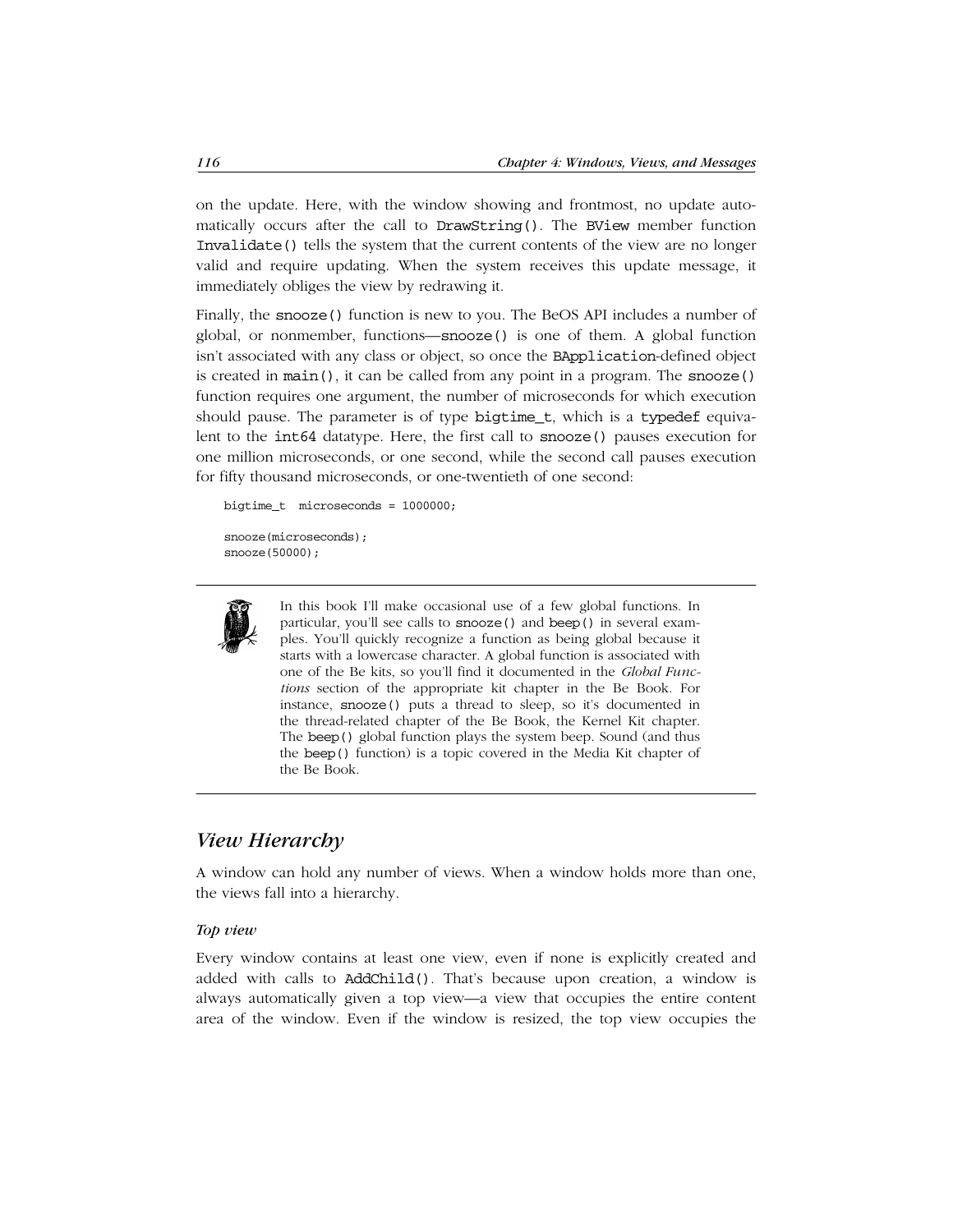entire window content. A top view exists only to serve as an organizer, or container, of other views. The other views are added by the application. Such an application-added view maps out a window area that has its own drawing charac-

#### *Application-added views and the view hierarchy*

able to respond to messages.

Each view you add to the window falls into a window view hierarchy. Any view that is added directly to the window (via a call to the BWindow member function AddChild()) falls into the hierarchy just below the top view. Adding a few views to a window in this way could result in a window and view hierarchy like those shown in Figure 4-4.

teristics (such as font type and line width), is capable of being drawn to, and is



*Figure 4-4. A window with three views added to it and that window's view hierarchy*

When a view is added to a window, there is no visible sign that the view exists. So in Figure 4-4, the window's views—including the top view—are outlined and are named. The added views have also been given a light gray background. While the view framing, shading, and text have been added for clarity, you could in fact easily create a window that highlighted its views in this way. You already know how to add text to a view using DrawString(). Later in this chapter you'll see how to draw a rectangle in a view. And in Chapter 5 you'll see how to change the background color of a view.

The views you add to a window don't have to exist on the same hierarchical level; they can be nested one inside another. Figure 4-5 shows another window with three views added to the top view. Here, one view has been placed inside another.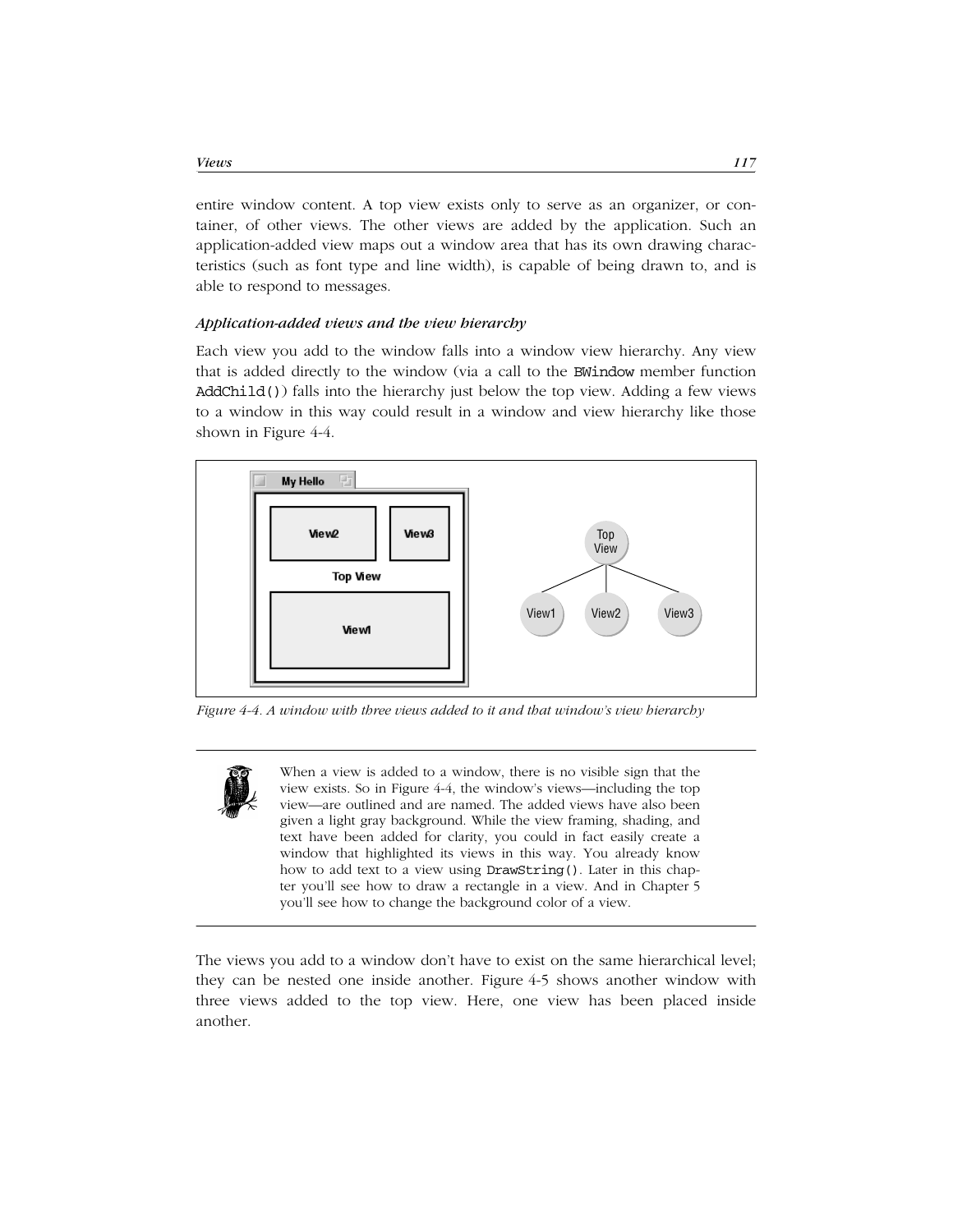

*Figure 4-5. A window with nested views added to it and that window's view hierarchy*

To place a view within another, you add the view to the container view rather than to the window. Just as the BWindow class has an AddChild() member function, so does the BView class. This next snippet shows a window constructor that creates two views. The first is 200 pixels by 300 pixels in size, and is added to the window. The second 150 pixels by 150 pixels, and is added to the first view.

```
MyHelloWindow::MyHelloWindow(BRect frame)
     : BWindow(frame, "Nested Views", B_TITLED_WINDOW, B_NOT_RESIZABLE)
{
    BRect viewFrame;
   MyHelloView *view1;
   MyHelloView *view2;
    viewFrame.Set(30, 30, 230, 330);
    view1 = new MyHelloView(viewFrame, "MyFirstView");
    AddChild(view1);
    viewFrame.Set(10, 10, 160, 160);
    view2 = new MyHelloView(viewFrame, "MySecondView");
    view1->AddChild(view2);
   Show();
}
```
#### *Multiple views example project*

Later in this chapter you'll see a few example projects that place two views of type MyHelloView in a window. Having the views be the same type isn't required, of course—they can be different class types. The TwoViewClasses project defines a view named MyDrawView and adds one such view to a window, along with an instance of the MyHelloView class with which you're already familiar. Figure 4-6 shows the window that results from running the TwoViewClasses program.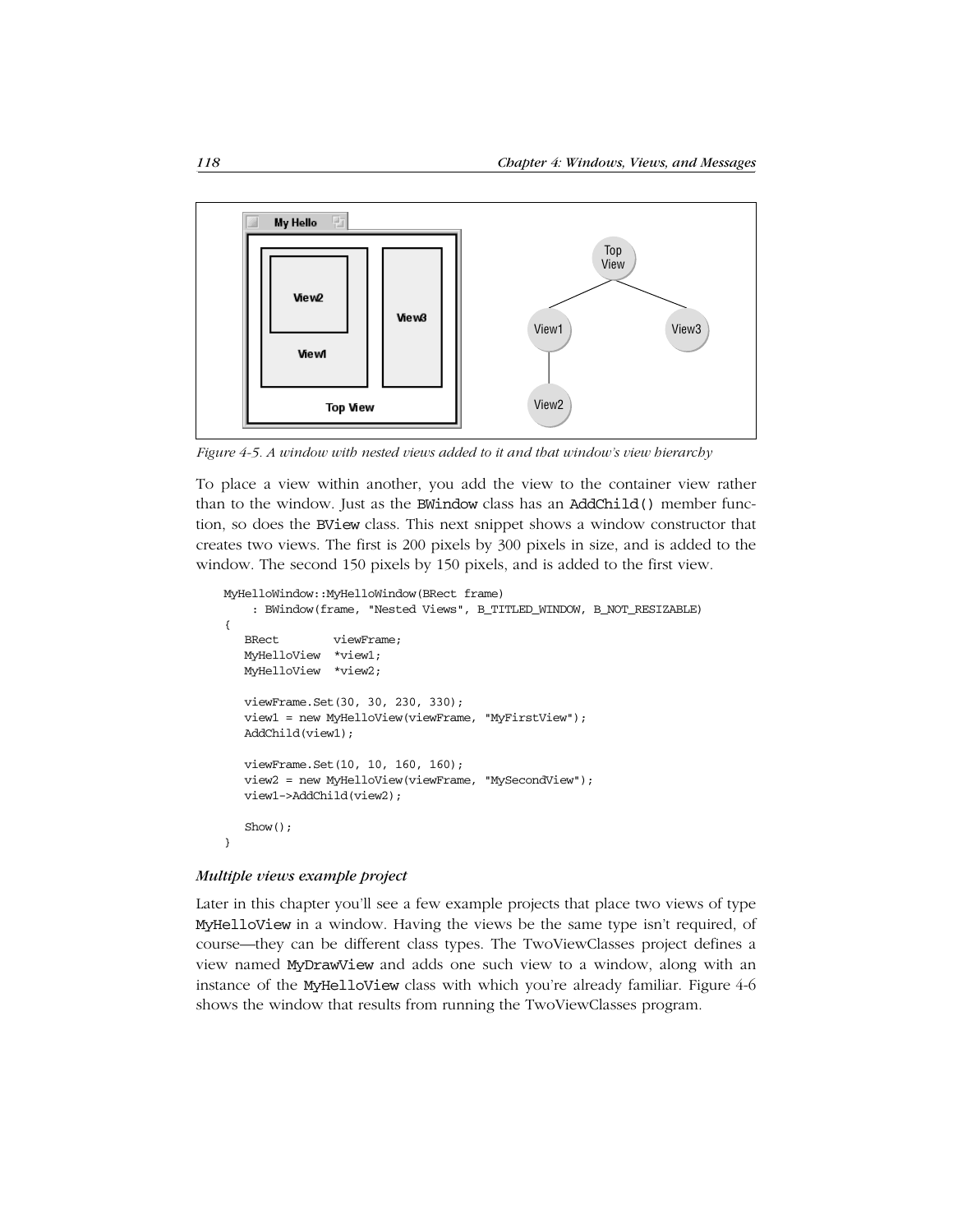*Views 119*

| <b>My Hello</b><br>en.     |  |
|----------------------------|--|
| This is a MyHelloView view |  |
| This is a MyDrawView view  |  |
|                            |  |

*Figure 4-6. A window that holds two different types of views*

In keeping with the informal convention of placing the code for a class declaration in its own header file and the code for the implementation of the member functions of that class in its own source code file, the TwoViewClasses project now has a new source code file added to it. Figure 4-7 shows the project window for this project.

| Window<br>File<br>Project  |     |           |
|----------------------------|-----|-----------|
| File                       |     | Code Data |
| $\triangleright$ Libraries |     | ⊡         |
| $\triangledown$ Sources    |     | ⊡         |
| MyHelloWorld.opp           | o   | ㅇㅁ        |
| MyHelloWindow.cpp          | o   | 이메        |
| MyHelloView.cpp            | o   | ᅃ         |
| MyDrawView.cpp             | o   | 이미        |
| ∣ <sup>∞</sup> Other       |     | ⊡         |
| MyHelloWorld.rsrc          | n/a | n/a ⊡     |
|                            |     |           |
| 10 files                   |     |           |

*Figure 4-7. The TwoViewClasses project window shows the addition of a new source code file*

I haven't shown a project window since Chapter 2, and won't show one again. I did it here to lend emphasis to the way in which projects are set up throughout this book (and by many other Be programmers as well).

I created the new class by first copying the *MyHelloView.h* and *MyHelloView.cpp* files and renaming them to *MyDrawView.h* and *MyDrawView.cpp*, respectively. My intent here is to demonstrate that a project can derive any number of classes from the BView class and readily mix them in any one window. So I'll only make a couple of trivial changes to the copied MyHelloView class to make it evident that this is a new class. In your own project, the BView-derived classes you define may be very different from one another.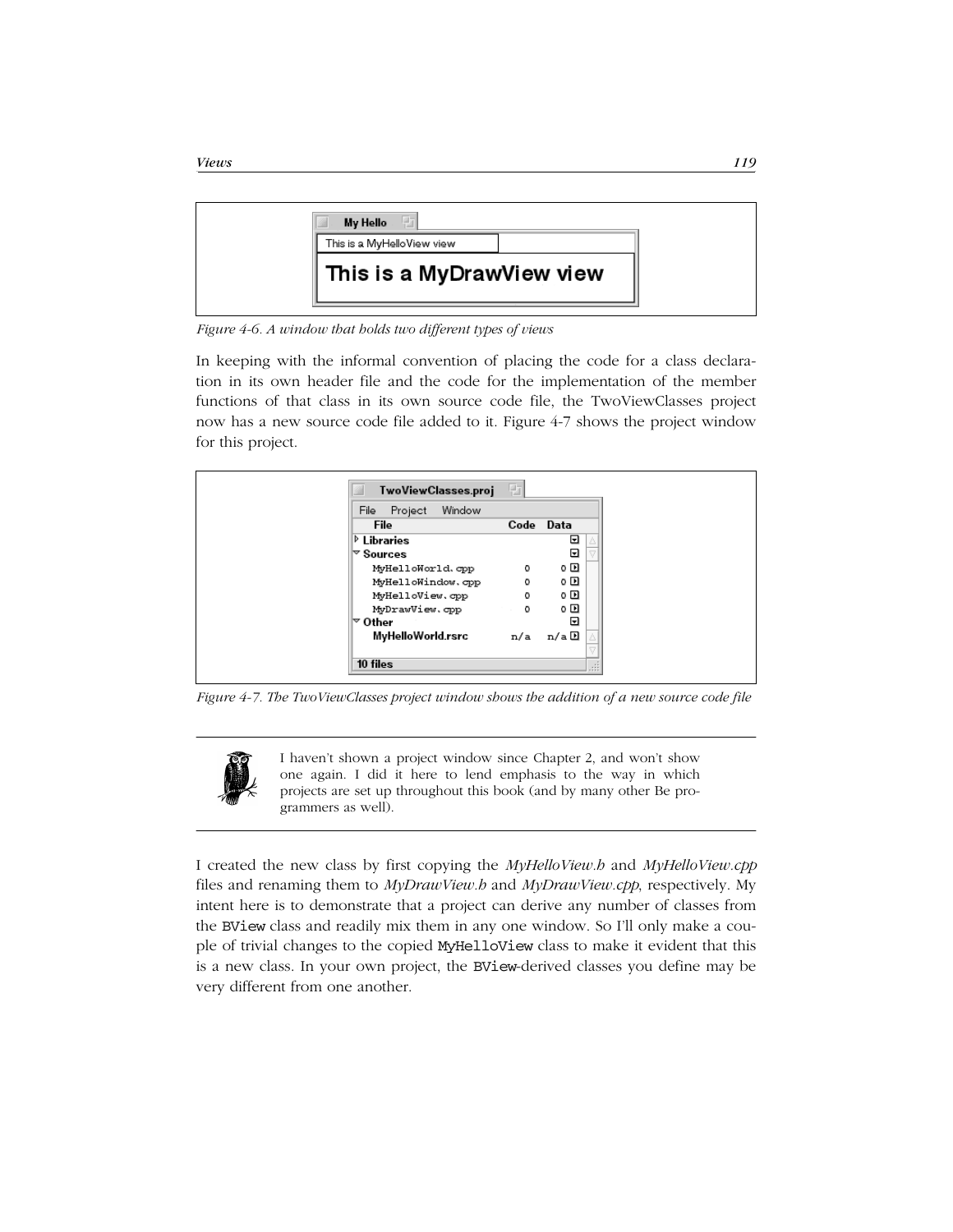With the exception of the class name and the name of the constructor, the MyDrawView class declaration is identical to the MyHelloView class declaration. From the *MyDrawView.h* file, here's that declaration:

```
class MyDrawView : public BView {
public:
                  MyDrawView(BRect frame, char *name);
virtual void AttachedToWindow();
virtual void Draw(BRect updateRect);
};
```
Like the MyHelloView constructor, the MyDrawView constructor is empty:

```
MyDrawView::MyDrawView(BRect rect, char *name)
     : BView(rect, name, B_FOLLOW_ALL, B_WILL_DRAW)
{
}
```
The MyDrawView member function AttachedToWindow() sets up the view's font and font size. Whereas the MyHelloView specified a 12-point font, the MyDrawView specifies a 24-point font:

```
void MyHelloView::AttachedToWindow()
{
    SetFont(be_bold_font);
    SetFontSize(24);
}
```
Except for the text drawn to the view, the MyDrawView member function Draw() looks like the MyHelloView version of this function:

```
void MyDrawView::Draw(BRect)
{
   BRect frame = Bounds();
    StrokeRect(frame);
   MovePenTo(BPoint(10, 30));
    DrawString("This is a MyDrawView view");
}
```
To create a further contrast in the way the two views display text, I turned to the MyHelloView and made one minor modification. In the AttachedToWindow() member function of that class, I changed the font set by SetFont() from be\_ bold\_font to be\_plain\_font. Refer to Figure 4-6 to see the difference in text appearances in the two views.

In order for a window to be able to reference both of the views it will hold, a new data member has been added to the MyHelloWindow class. In the *MyHelloWindow.h* header file, you'll find the addition of a MyDrawView data member named fMyDrawView: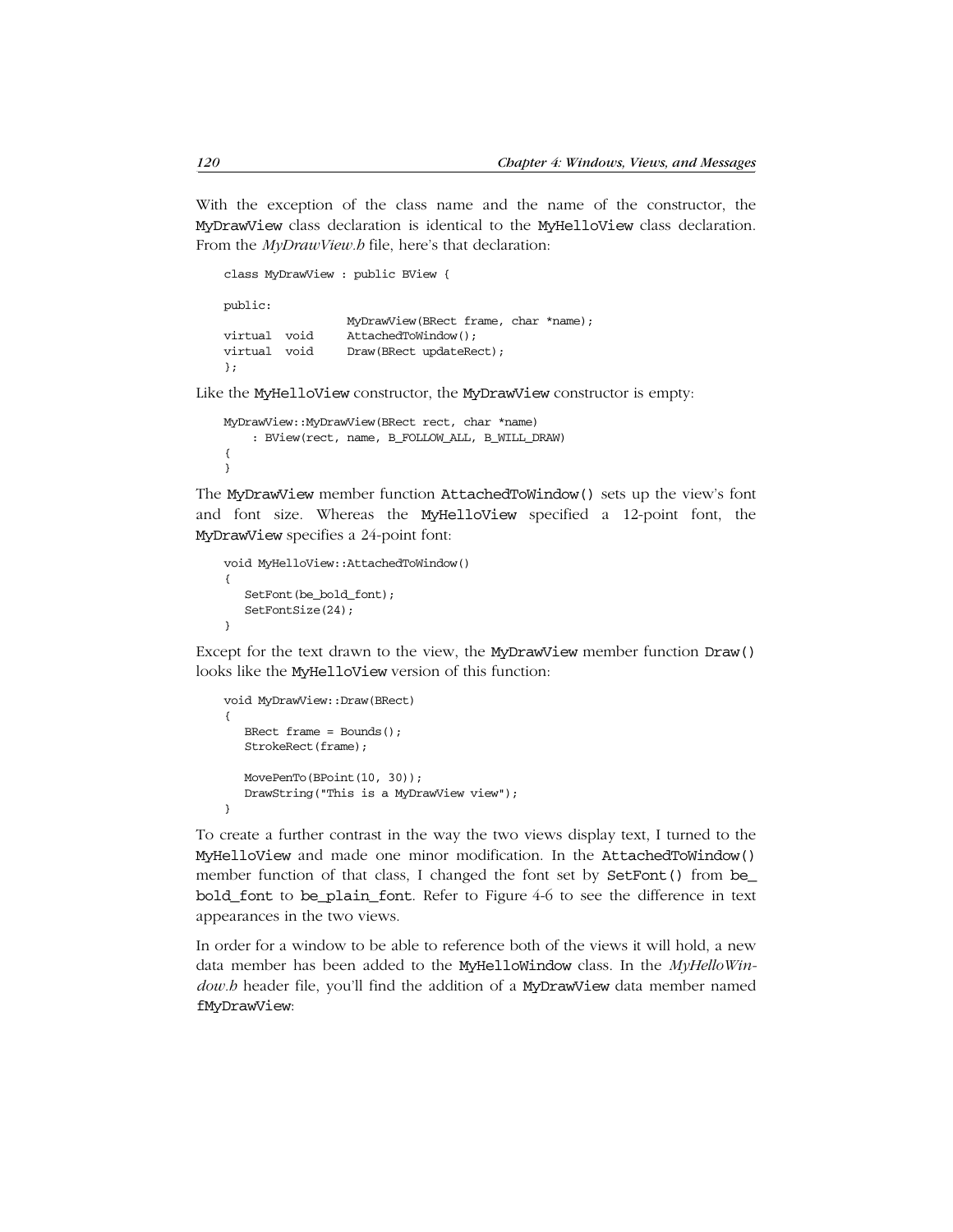```
class MyHelloWindow : public BWindow {
   public:
                      MyHelloWindow(BRect frame);
      virtual bool QuitRequested();
    private:
      MyHelloView *fMyView;
      MyDrawView *fMyDrawView;
};
```
In the past the MyHelloWindow constructor created and added a single view to itself. Now the constructor adds a second view:

```
MyHelloWindow::MyHelloWindow(BRect frame)
    : BWindow(frame, "My Hello", B_TITLED_WINDOW, B_NOT_RESIZABLE)
{
    frame.Set(0, 0, 200, 20);
    fMyView = new MyHelloView(frame, "MyHelloView");
    AddChild(fMyView);
    frame.Set(0, 21, 350, 300);
    fMyDrawView = new MyDrawView(frame, "MyDrawView");
    AddChild(fMyDrawView);
   Show();
}
```
Both views have been added directly to the window (to the top view), rather than to another view, so both views are on the same level in the window's view hierarchy. The Draw() function of each view type includes code to frame the view, so you can easily see the results of any view size changes you might make to the views here in the MyHelloWindow constructor.

#### *Coordinate System*

In order to specify where a window is to be placed on the screen and where a view is to be placed within a window, a coordinate system is required.

#### *Global coordinate system*

To allow a programmer to reference any point on the computer screen, Be defines a coordinate system that gives every pixel a pair of values: one for the pixel's distance from the left edge of the screen and one for the pixel's distance from the top of the screen. Figure 4-8 points out a few pixels and their corresponding coordinate pairs.

For display devices, the concept of fractional pixels doesn't apply. Consider a window that is to have its top left corner appear 100 pixels from the left edge of the screen and 50 pixels from the top of the screen. This point is specified as (100.0,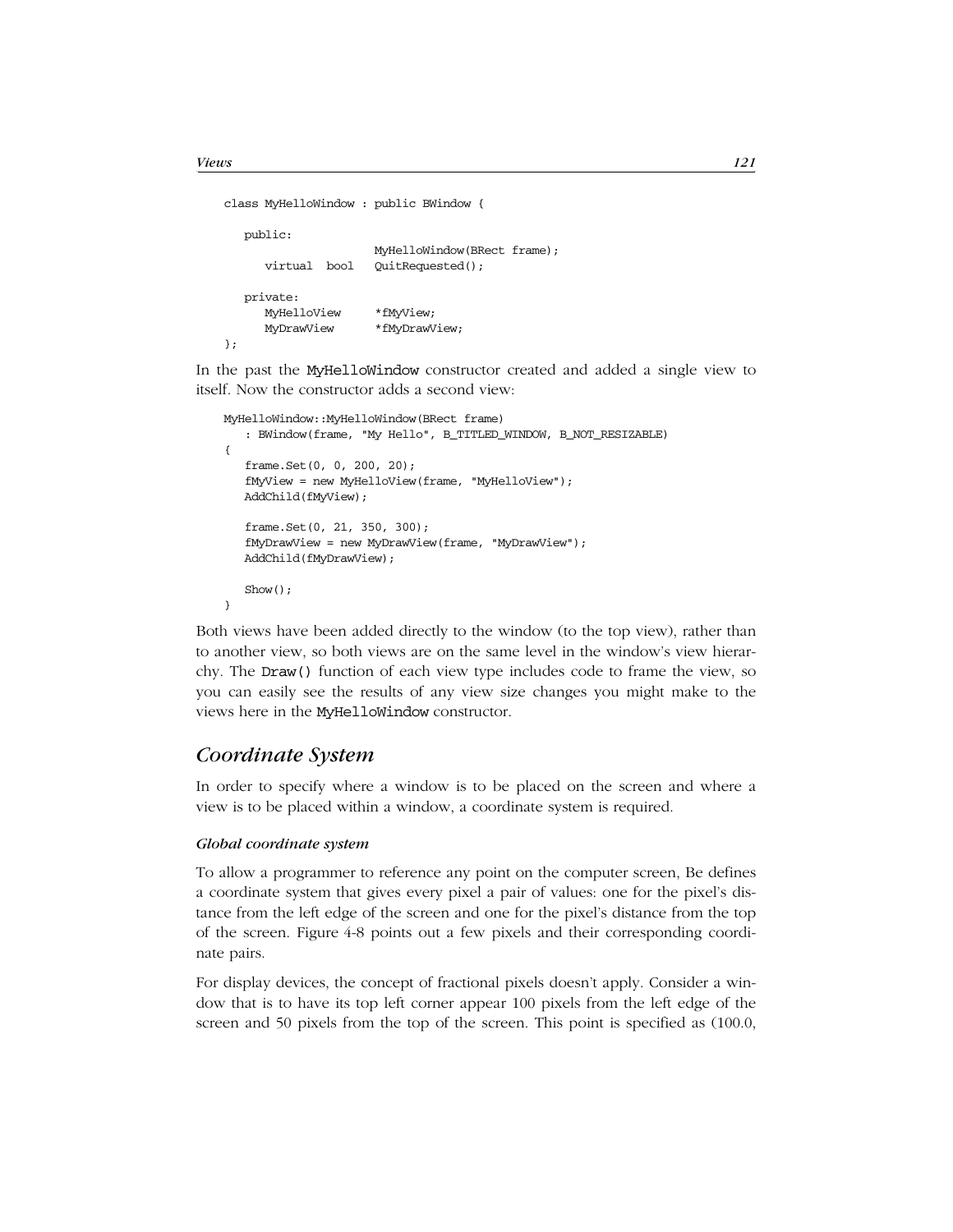

*Figure 4-8. The global coordinate system maps the screen to a two-dimensional graph*

50.0). If the point (100.1, 49.9) is used instead, the result is the same—the window's corner ends up 100 pixels from the left and 50 pixels from the top of the screen.

The above scenario begs the question: if the coordinates of pixel locations are simply rounded to integral values, why use floating points at all? The answer lies in the current state of output devices: most printers have high resolutions. On such a device, one coordinate unit doesn't map to one printed dot. A coordinate unit is always 1/72 of an inch. If a printer has a resolution of 72 dots per inch by 72 dots per inch (72 dpi  $\times$  72 dpi), then one coordinate unit would in fact translate to one printed dot. Typically printers have much higher resolutions, such as 300 dpi or 600 dpi. If a program specifies that a horizontal line be given a height of 1.3 units, then that line will occupy one row of pixels on the screen (the fractional part of the line height is rounded off). When that same line is sent to a printer with a resolution of 600 dpi, however, that printer will print the line with a height of 11 rows. This value comes from the fact that one coordinate unit translates to 8.33 dots (that's 1/72 of 600). Here there is no rounding of the fractional coordinate unit, so 1.3 coordinate units is left at 1.3 units (rather than 1 unit) and translates to 11 dots (1.3 times 8.33 is 10.83). Whether the line is viewed on the monitor or on hardcopy, it will have roughly the same look—it will be about 1/72 inch high. It's just that the rows of dots on a printer are denser than the rows of pixels on the monitor.

#### *Window coordinate system*

When a program places a view in a window, it does so relative to the window, not to the screen. That is, regardless of where a window is positioned on the screen when the view is added, the view ends up in the same location within the content area of the window. This is possible because a window has its own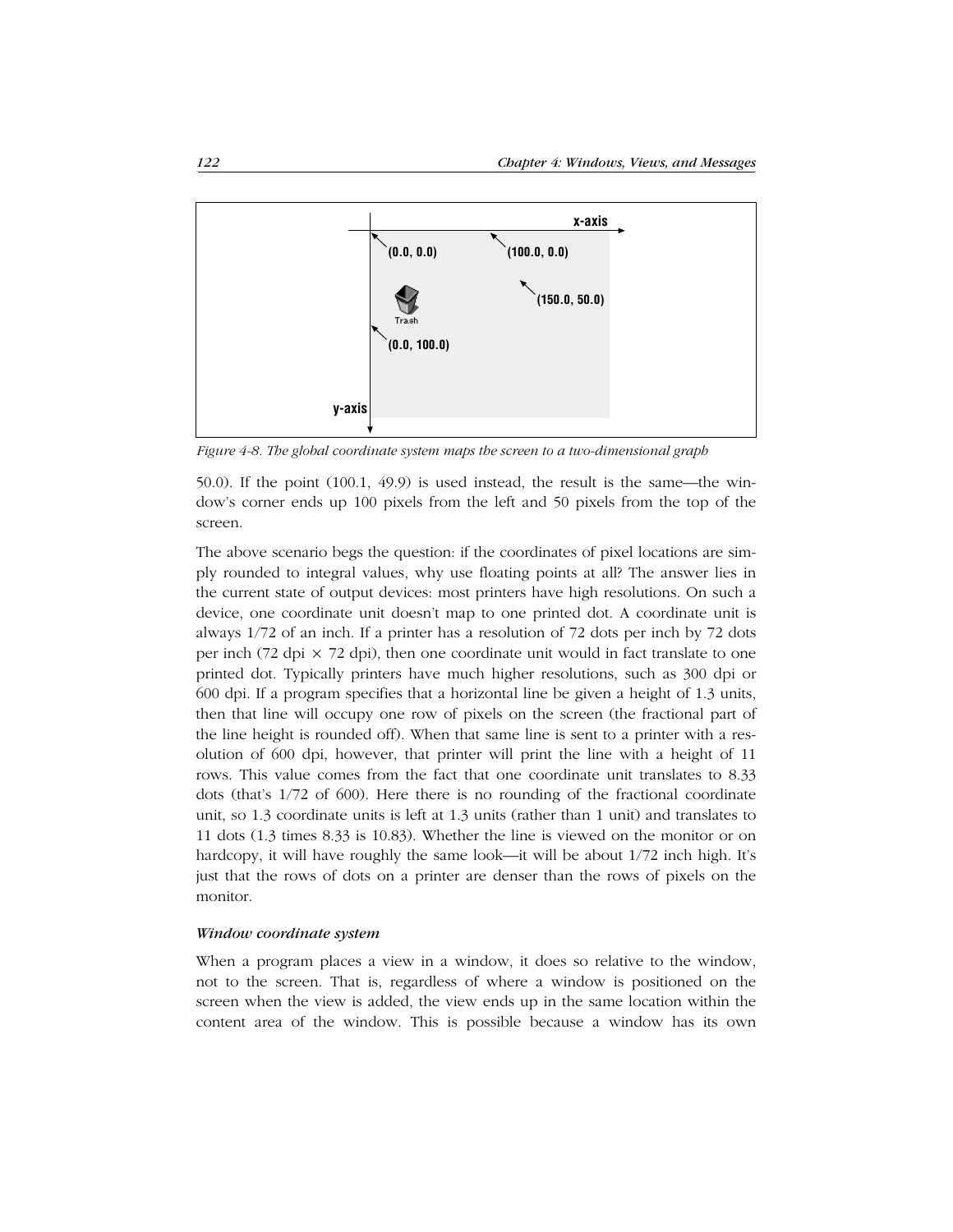coordinate system—one that's independent of the global screen coordinate system. The type of system is the same as the global system (floating point values that get larger as you move right and down)—but the origin is different. The origin of a window's coordinate system is the top left corner of the window's content area.

When a program adds a view to a window, the view's boundary rectangle values are stated in terms of the window's coordinate system. Consider the following window constructor:

```
MyHelloWindow::MyHelloWindow(BRect frame)
    : BWindow(frame, "My Hello", B_TITLED_WINDOW, B_NOT_RESIZABLE)
{
    MyHelloView *aView;
    BRect viewFrame(20.0, 30.0, 120.0, 130.0);
    aView = new MyHelloView(viewFrame, "MyHelloView");
    AddChild(aView);
   Show();
}
```
The coordinate systems for the window and the view are different. The window's size and screen placement, which are established by the BRect variable frame that is passed to the constructor, are expressed in the global coordinate system. The view's size and placement, established by the local BRect variable viewFrame, are expressed in the window coordinate system. Regardless of where the window is placed, the view aView will have its top left corner at point (20.0, 30.0) within the window.



In all previous examples, the arguments to a BRect constructor, or to the BRect member function Set(), were integer values, such as (20, 30, 120, 130). Since none of the examples were concerned with high precision printouts, that technique worked fine. It also may have been comforting to you if you come from a Mac or Windows programming background, where rectangle boundaries use integral values. Now that we've seen the true nature of the BeOS coordinate system, however, we'll start—and continue—to use floating point values.

#### *View coordinate system*

When a program draws in a view, it draws relative to the view, not to the window or the screen. It doesn't matter where a window is onscreen, or where a view is within a window—the drawing will take place using the view's own coordinate system. Like the global and window coordinate systems, the view coordinate system is one of floating point coordinate pairs that increase in value from left to right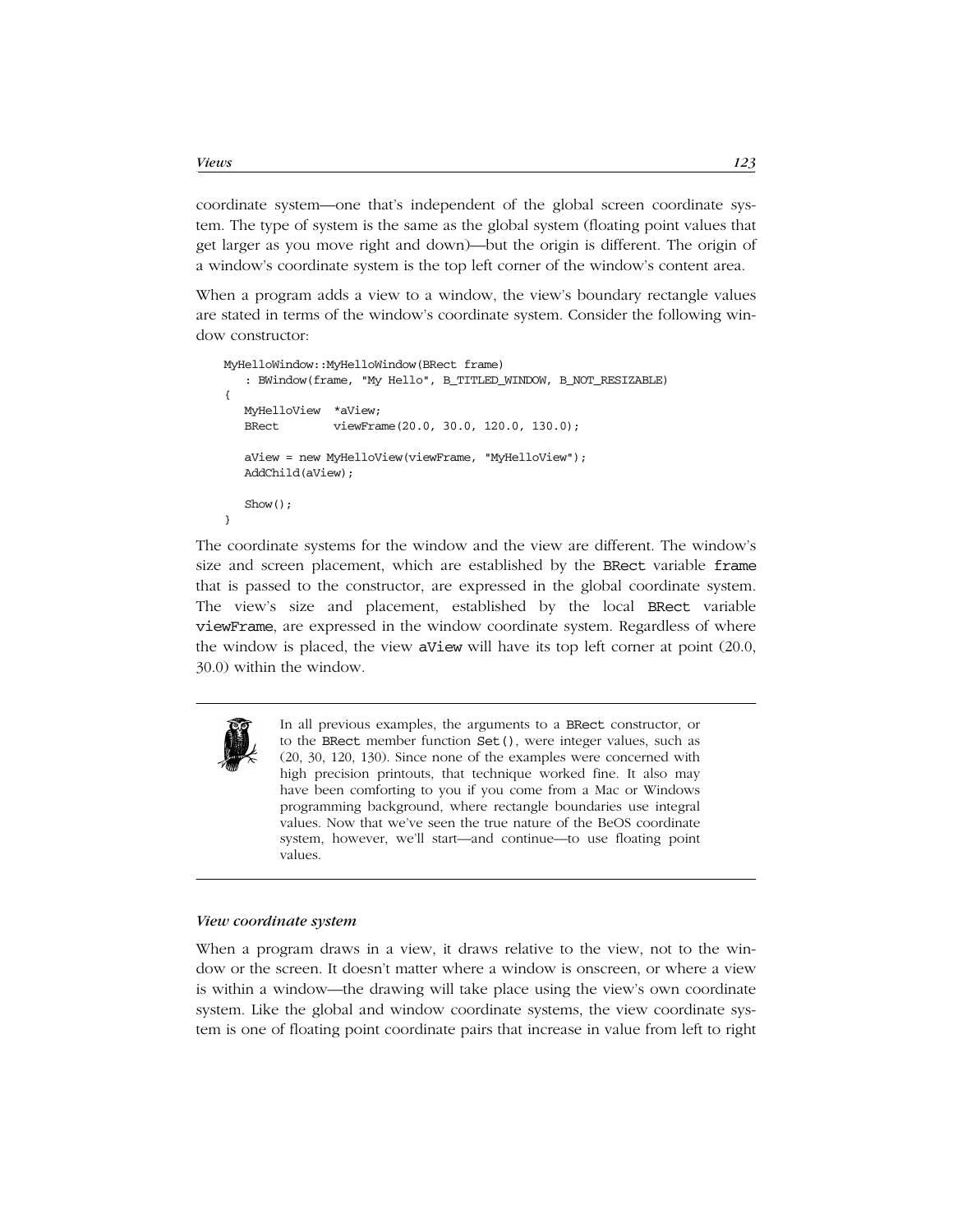and from top to bottom. The origin is located at the top left corner of the view. Consider this version of the MyHelloView member function Draw():

```
void MyHelloView::Draw(BRect)
{
  MovePenTo(BPoint(10.0, 30.0));
    DrawString("Hello, My World!");
}
```
The arguments in the call to the BView member function MovePenTo() are local to the view's coordinate system. Regardless of where the view is located within its window, text drawing will start 10 units in from the left edge of the view and 30 units down from the top edge of the view.

Figure 4-9 highlights the fact that there are three separate coordinate systems at work in a program that displays a window that holds a view.



*Figure 4-9. The screen, windows, and views have their own coordinate systems*

#### *Coordinate system example projects*

To determine the size of a view in its own coordinate system (whether the view resides in a window or within another view), begin by invoking the BView member function Bounds(). In this chapter's OneView project, a call to this function has been added to the MyHelloView member function Draw(). One other BView member function call has been added too—a call to StrokeRect(). This routine draws a rectangle at the coordinates specified by the BRect argument passed to it:

```
void MyHelloView::Draw(BRect)
{
   BRect frame = Bounds();
    StrokeRect(frame);
```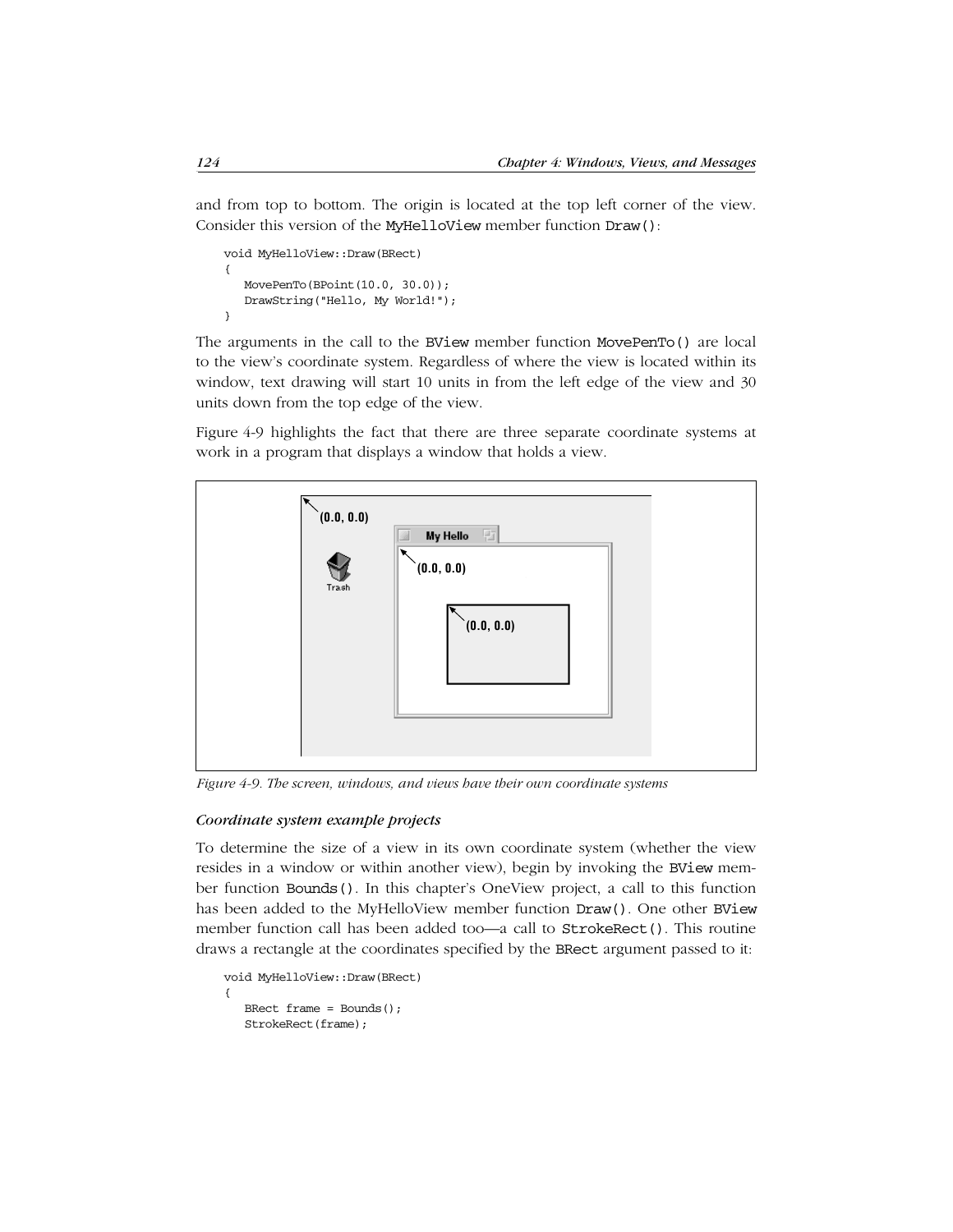}

```
 MovePenTo(BPoint(10.0, 30.0));
 DrawString("Hello, My World!");
```
Since the rectangle returned by the Bounds() function call is relative to the view's own coordinate system, the left and top fields are always 0.0. The right and bottom fields reveal the view's width and height, respectively.

To find a view's boundaries relative to the window or view it resides in, call the BView member function Frame(). The rectangle returned by a call to Frame() has left and top fields that indicate the view's distance in and down from the window or view it resides in.

The OneView project creates a single MyHelloView view and adds it to a window. These steps take place in the MyHelloWindow constructor:

```
MyHelloWindow::MyHelloWindow(BRect frame)
    : BWindow(frame, "My Hello", B_TITLED_WINDOW, B_NOT_RESIZABLE)
{
     frame.OffsetTo(B_ORIGIN);
     fMyView = new MyHelloView(frame, "MyHelloView");
     AddChild(fMyView);
    Show():
}
```
Now that you know about the different coordinate systems, setting up the view rectangle might make more sense to you. In the above snippet, the BRect parameter frame holds the coordinates of the window. These coordinates directly define the screen placement of the window and indirectly define the size of the window (subtract frame.left from frame.right to get the window's width, and subtract frame.top from frame.bottom to get the window's height). Calling the BRect member function OffsetTo() with B\_ORIGIN as the parameter shifts these coordinates so that each of the frame.left and frame.top fields has a value of 0.0. The overall size of the frame rectangle itself, however, doesn't change—it is still the size of the window. It just no longer reflects the screen positioning of the window. Next, the view that is to be added to the window is created. The view is to be positioned in the window using the window's coordinate system, so if the view is to fit snugly in the window, the view must have its top left corner at the window's origin. The frame rectangle that was initially used to define the placement and size of the window can now be used to define the placement and size of the view that is to fill the window.

When the BWindow member function Show() is invoked from the window constructor, the window is drawn to the screen and the view's Draw() function is automatically called to update the view. When that happens, the view is outlined—the Draw() function draws a line around the perimeter of the view. Figure 4-10 shows the result of creating a new window in the OneView project.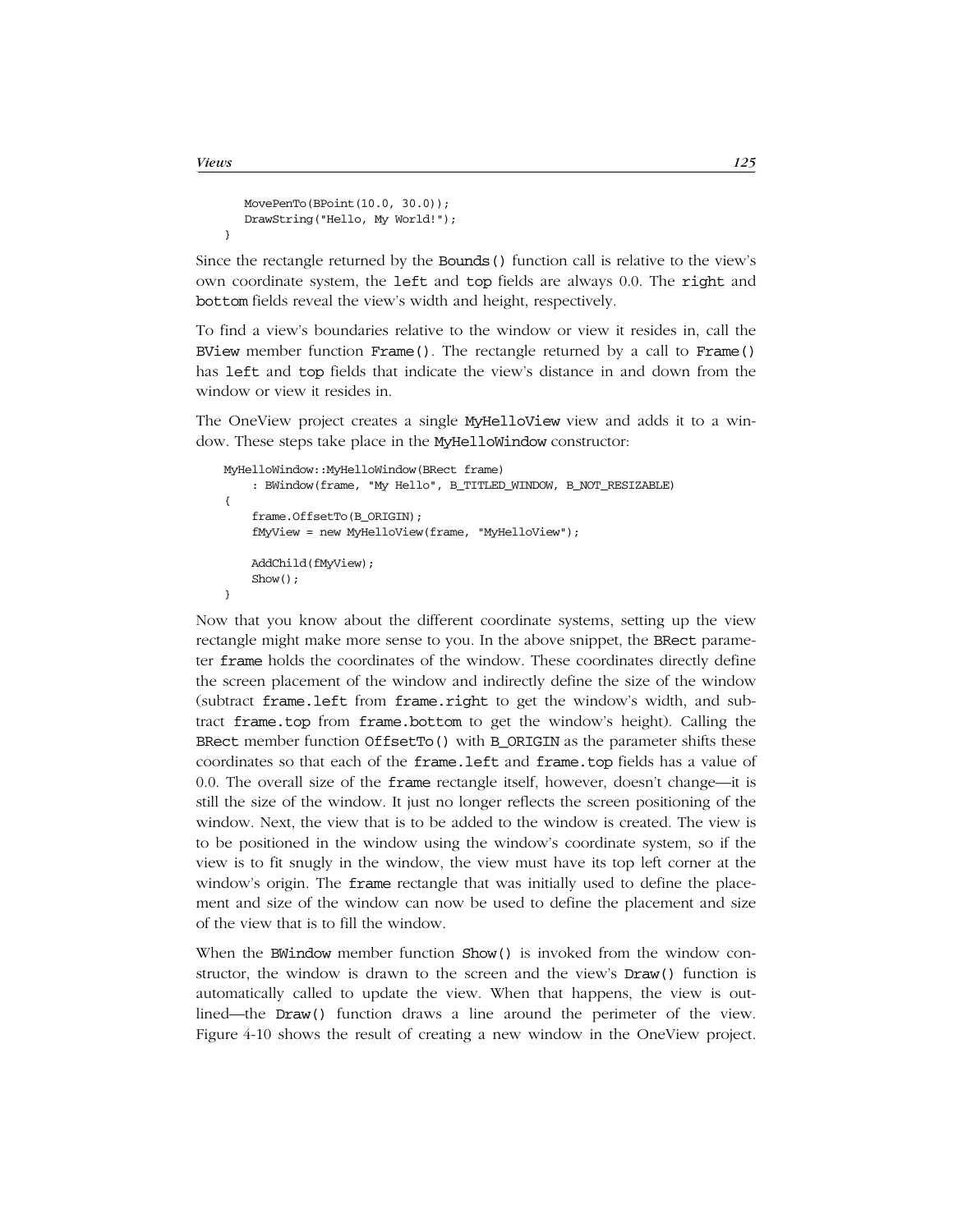Because the window's one view is exactly the size of the content area of the window, the entire content area gets a line drawn around it.



*Figure 4-10. Drawing a rectangle around the OneView window's view*

The OneSmallView project is very similar to the OneView project—both draw a frame around the one view that resides in the program's window. To demonstrate that a view doesn't have to occupy the entire content area of a window, the One-SmallView project sets up the view's boundary rectangle to be smaller than the window. This is done in the MyHelloWindow constructor:

```
MyHelloWindow::MyHelloWindow(BRect frame)
     : BWindow(frame, "My Hello", B_TITLED_WINDOW, B_NOT_RESIZABLE)
{
    frame.Set(100.0, 80.0, 250.0, 120.0);
    fMyView = new MyHelloView(frame, "MyHelloView");
    AddChild(fMyView);
   Show();
}
```
Here the line that offsets the window boundary rectangle (the BRect parameter frame) has been replaced by one that calls the BRect member function Set() to reset all the values of the frame rectangle. Figure 4-11 shows the resulting window. Note that a view is aware of its own boundaries, so that when you try to draw (or write) beyond a view edge, the result is truncated.



*Figure 4-11. When a view is too small for the window content*

# *Messaging*

As discussed in Chapter 1, the Application Server communicates with (serves) an application by making the program aware of user actions. This communication is done in the form of *system messages* sent from the server to the application. Mes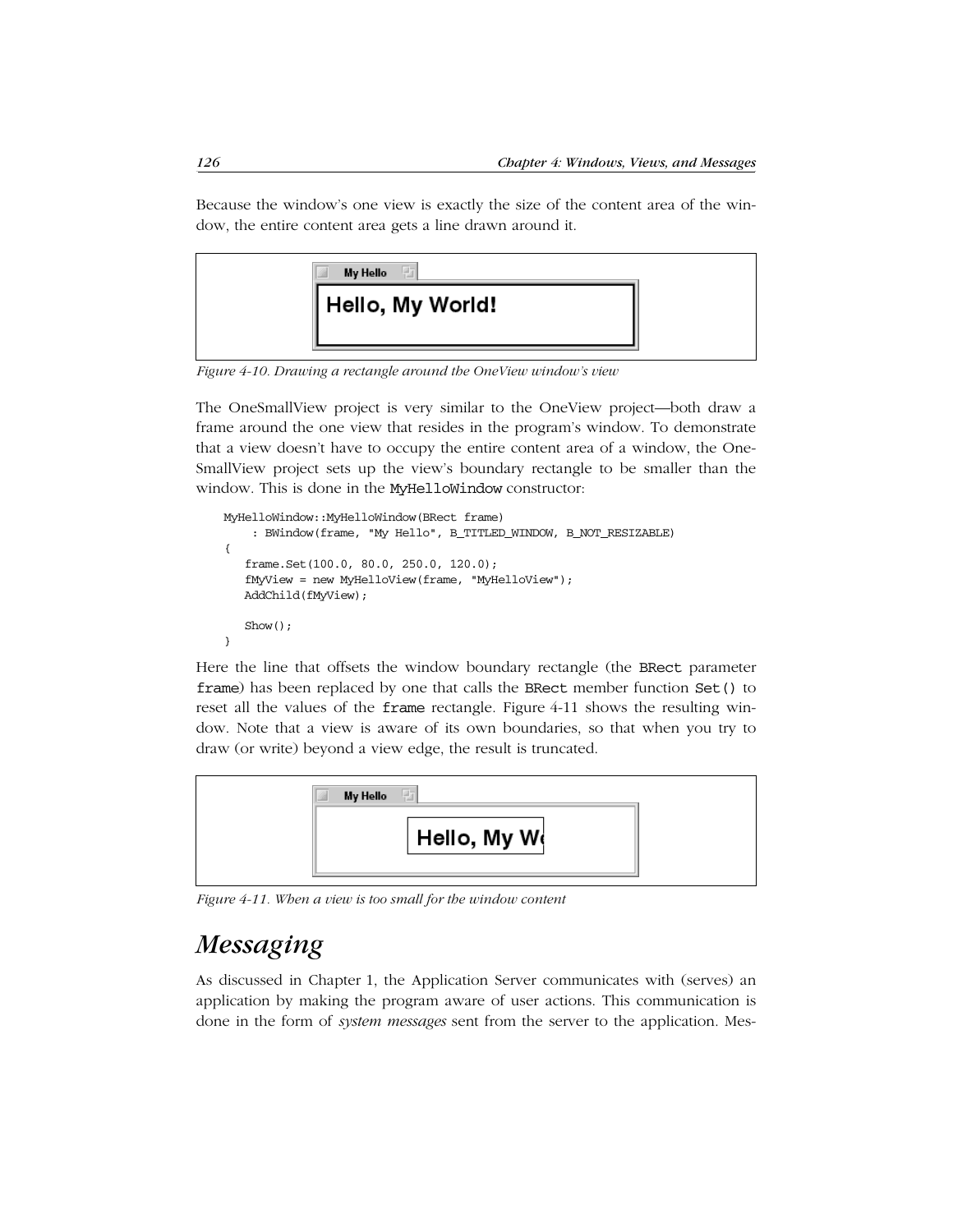sages are received by a window and, often, passed on to a view in that window. The BeOS shoulders most of the responsibility of this communication between the Application Server, windows, and views. Your application (typically a view in a window in your application) is responsible for performing some specific action in response to a message.

#### *System Messages*

A system message is sent from the Application Server to a BLooper object. Both the BApplication and BWindow classes are derived from BLooper, so objects of these two classes (or objects of classes derived from these two classes) can receive messages. The Application server is responsible for directing a system message to the appropriate type of object.

The message loop of a program's BWindow-derived object receives messages that hold information about user actions. If the user typed a character, that character may need to be entered into a window. If the user clicked a mouse button, that click may have been made while the cursor was over a button in the window. The system message types of these two user actions are B\_KEY\_DOWN and B\_MOUSE\_ DOWN. Such BWindow-directed system messages are referred to as *interface messages*.

The message loop of a program's BApplication-derived object receives messages that pertain to the application itself (as opposed to messages that pertain to a window or view, which are sent to a BWindow-derived object). If the user chooses the About menu item present in most programs, the program dispatches to the application object a message of type B\_ABOUT\_REQUESTED. Such BApplication-directed system messages are referred to as *application messages*.



See the Application Kit chapter of the Be Book for a description of all of the application messages, and the Interface Kit chapter for a description of all the interface messages.

#### *System message dispatching*

When a system message reaches a looper object (such as the application object or a window object), that object handles, or dispatches, the message by automatically invoking a virtual hook function. Such a function is declared virtual so that your own derived classes can override it in order to reimplement it to match your program's specific needs. In that sense, you're "hooking" your own code onto the system code.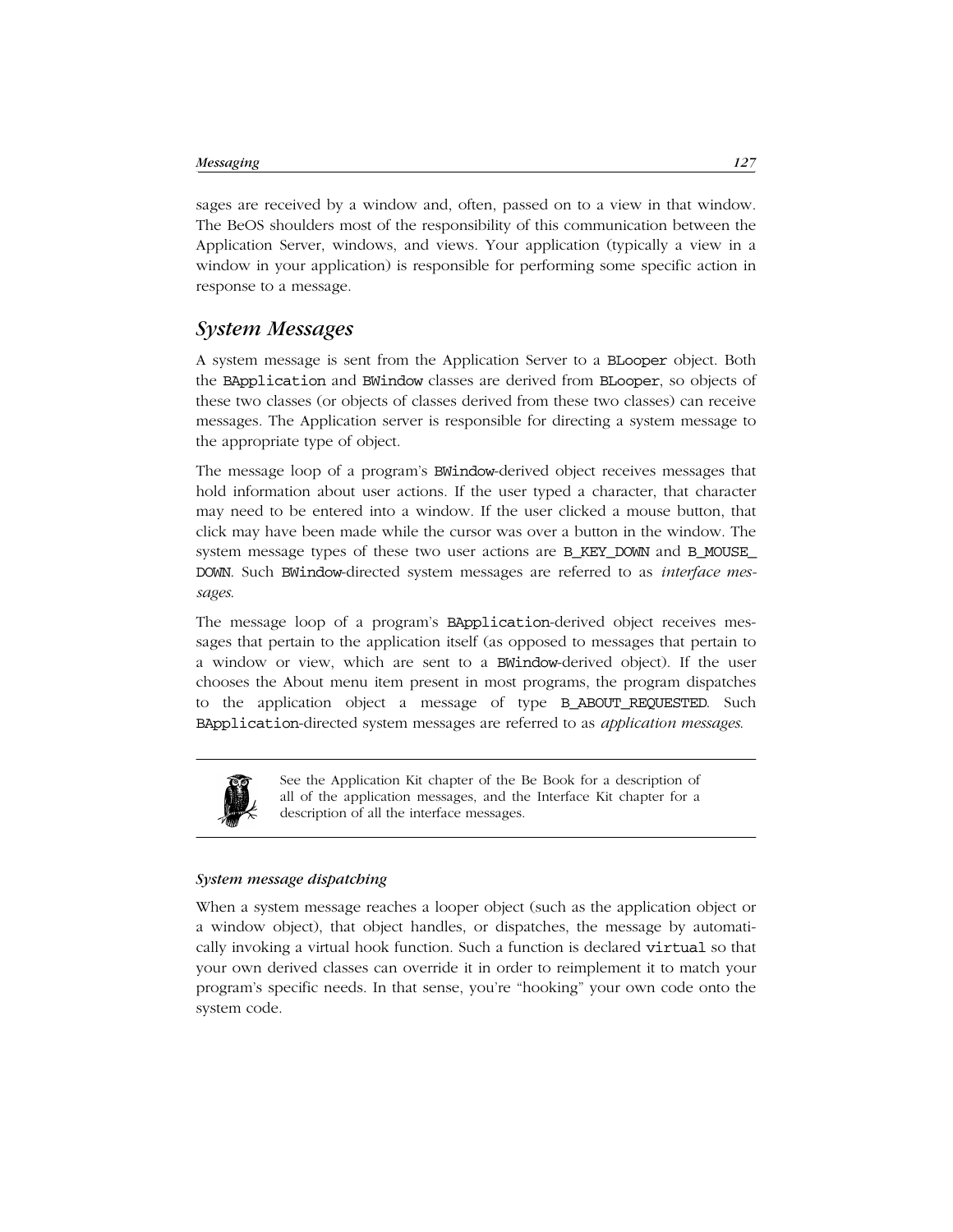Each system message has a corresponding hook function. For the three system messages mentioned above (B\_ABOUT\_REQUESTED, B\_KEY\_DOWN, and B\_MOUSE\_ DOWN), those functions are AboutRequested(), KeyDown(), and MouseDown(). The application object itself handles a B\_ABOUT\_REQUESTED message by calling the BApplication member function AboutRequested(). A window object, on the other hand, passes a B\_KEY\_DOWN or B\_MOUSE\_DOWN message on to the particular view object to which the message pertains. This view object then invokes the BView member function KeyDown() or MouseDown() to handle the message.

#### *Types of hook functions*

For some system messages, the hook function defined by the Be class takes care of all the work suggested by the message. For instance, a click on a window's zoom button results in a B\_ZOOM message being sent to the affected window. The receiving of this message automatically brings about the execution of the BWindow member function Zoom(). This hook function is fully implemented, meaning that you need to add no code to your project in order to support a click in a window's zoom button.

All hook functions are declared virtual, so your code can override even fully implemented ones. Unless your application needs to perform some nonstandard action in response to the message, though, there's no need to do so.

For other system messages, the hook function is implemented in such a way that the most common response to the message is handled. A program may override this type of hook function and reimplement it in such a way that the new version handles application-specific needs. This new application-defined version of the hook function may also call the original Be-defined BView version of the routine in order to incorporate the default actions of that BView version. An example of this type of hook function is ScreenChanged(), which is invoked in response to a B\_SCREEN\_CHANGED message. When the user changes the screen (perhaps by altering the monitor resolution), the application may need to make special adjustments to an open window. After doing that, the application-defined version of ScreenChanged() should invoke the BView-defined version of this routine so that the standard screen-changing code that's been supplied by Be can execute too.

Finally, for some system messages, the hook function implementation is left to the application. If an application is to respond to user actions that generate messages of types such as B\_KEY\_DOWN and B\_MOUSE\_DOWN, that application needs to override BView hook functions such as KeyDown() and MouseDown().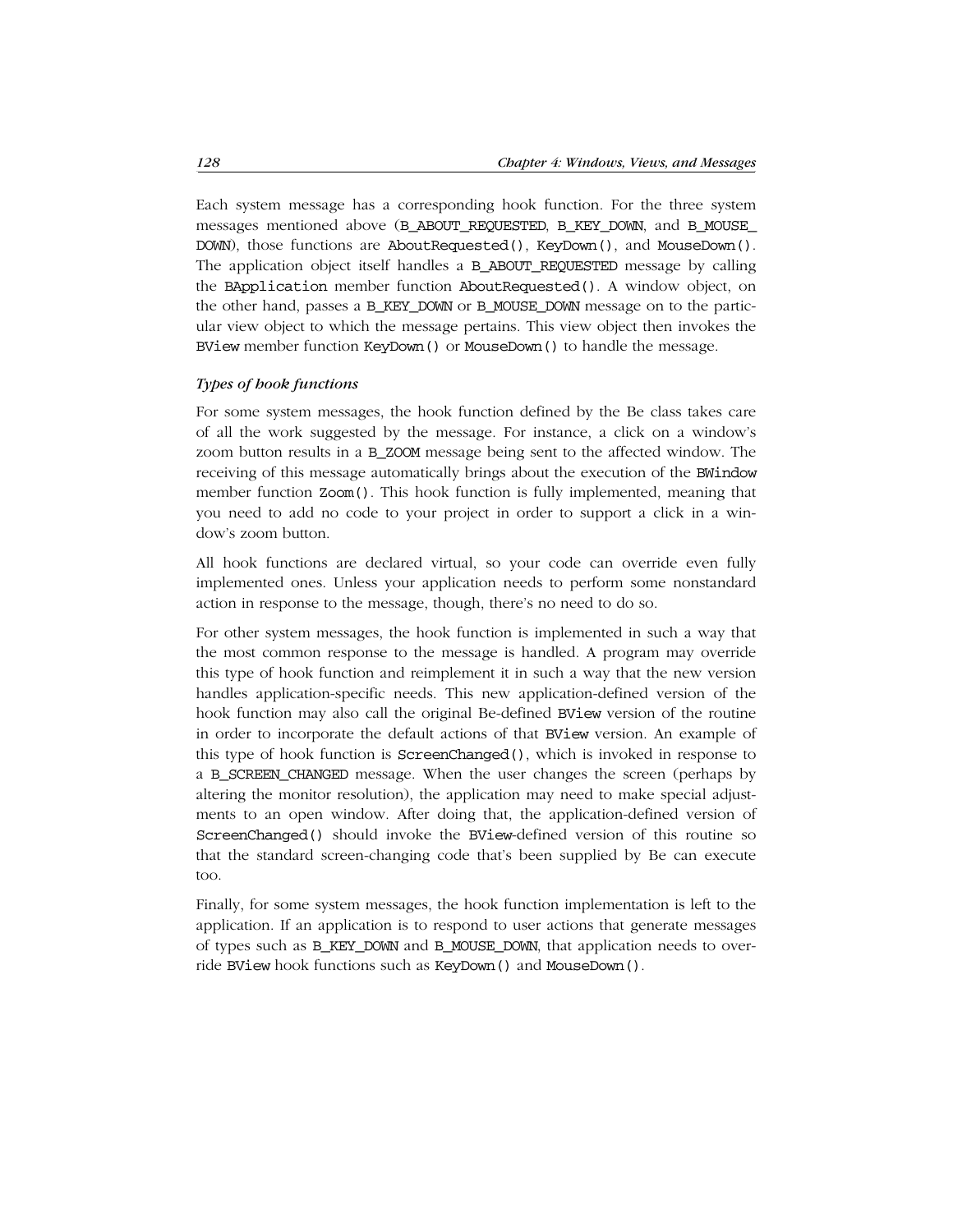#### *Interface messages*

A system message directed at the application object is an application message, while a system message directed at a window object is an interface message. Responding to user actions is of great importance to a user-friendly application, so the remainder of this chapter is dedicated to illustrating how a project goes about doing this. In particular, I'll discuss the handling of two of the interface messages (B\_KEY\_DOWN and B\_MOUSE\_DOWN). Summarized below are several of the interface messages; refer to the Interface Kit chapter of the Be Book for a description of each of the 18 message types.

#### B\_KEY\_DOWN

Goes to the active window in response to the user pressing a character key. The recipient window invokes the BView hook function KeyDown() of the affected view. The affected view is typically one that accepts text entry, such as a view of the yet-to-be-discussed BTextControl or BTextView classes. An example of handling a B\_KEY\_DOWN message is presented later in this chapter.

#### B\_KEY\_UP

Is sent to the active window when the user releases a pressed character key. The recipient window invokes the BView hook function KeyUp() of the affected view. Typically, a program responds to a B\_KEY\_DOWN message and ignores the B\_KEY\_UP message that follows. In other words, the program doesn't override the BView hook function KeyUp().

#### B\_MOUSE\_DOWN

Is sent to the window over which the cursor was located at the time of the mouse button click. The window that receives the message calls the BView hook function MouseDown() of the view the cursor was over at the time of the mouse button click.

#### B\_MOUSE\_UP

Reaches the window that was affected by a B\_MOUSE\_DOWN message when the user releases a pressed mouse button. The MouseDown() hook function that executes in response to a B\_MOUSE\_DOWN message often sufficiently handles a mouse button click, so a B\_MOUSE\_UP message is often ignored by a program. That is, the program doesn't override the BView hook function MouseUp().

#### B\_MOUSE\_MOVED

Is sent to a window when the user moves the cursor over the window. As the user drags the mouse, repeated B\_MOUSE\_MOVED messages are issued by the Application Server. As the cursor moves over one window to another, the window to which the messages are sent changes. When the mouse is moved over the desktop rather than a window, a B\_MOUSE\_MOVED message is sent to the Desktop window of the Tracker.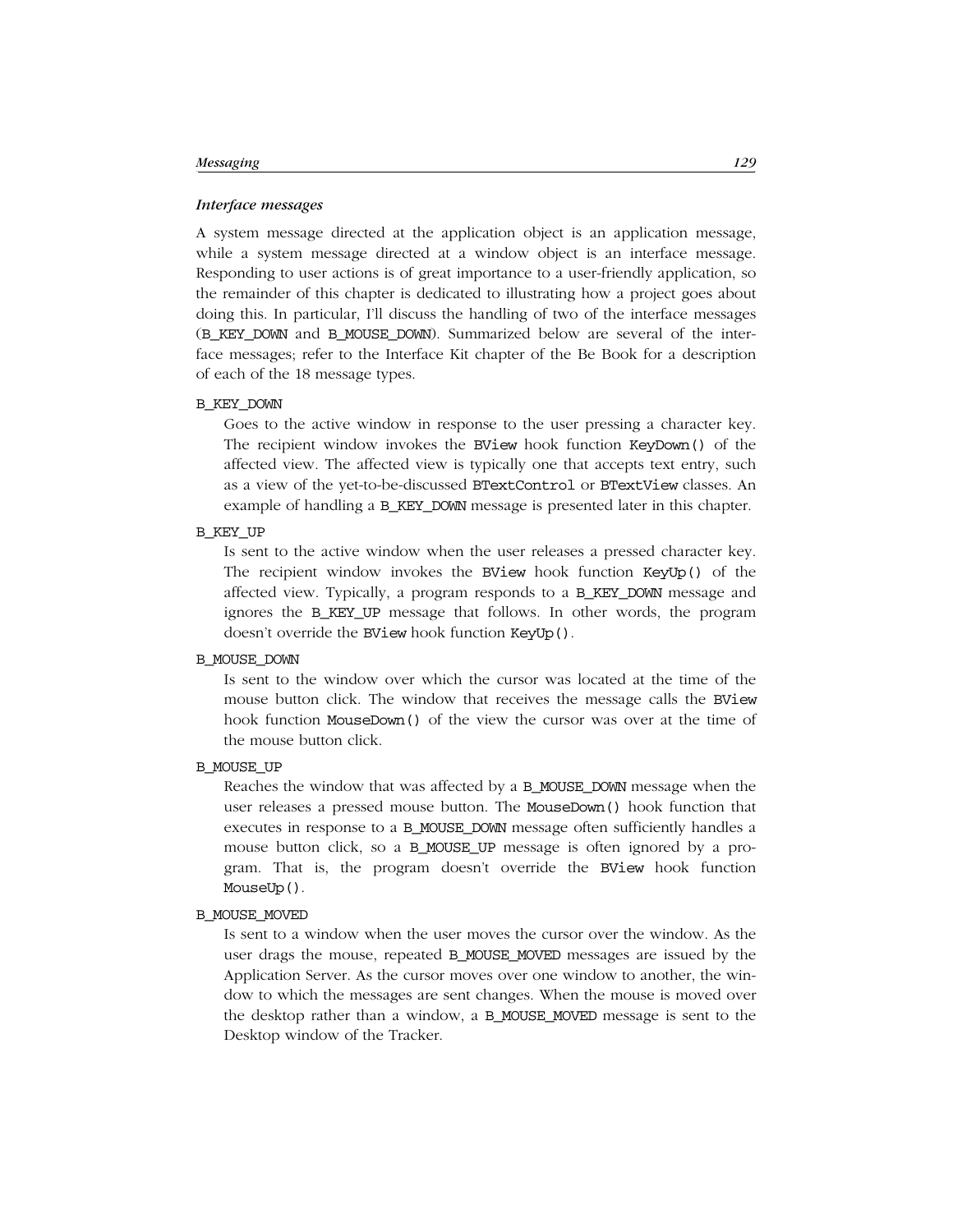#### *Mouse Clicks and Views*

When a window receives a B\_MOUSE\_DOWN message from the Application Server, the window object (without help from you) determines which of its views should respond. It is that view's MouseDown() hook function that is then invoked.

The ViewsMouseMessages project includes a MouseDown() routine with the MyHelloView class in order to make the program "mouse-click aware." The ViewsMouseMessages program displays a single window that holds two framed MyHelloView views. Clicking the mouse while the cursor is over either view results in the playing of the system beep.

The mechanism for responding to a mouse click has already been present in every example project in this book, so there's very little new code in the ViewsMouse-Messages project. The ViewsMouseMessages program, and every other program you've seen in this book, works as follows: when the user clicks the mouse button while the cursor is over a window, the Application Server sends a B\_MOUSE\_ DOWN message to the affected window, causing it to invoke the affected view's MouseDown() hook function. The MyHelloView class is derived from the BView class, and the BView class defines its version of MouseDown() as an empty function. So unless the MyHelloView class overrides MouseDown(), it inherits this "donothing" routine. In all previous examples, a mouse button click while the cursor was over a view resulted in the execution of this empty routine—so effectively the mouse button click was ignored. The ViewsMouseMessages project overrides MouseDown() so that a mouse button click with the cursor over a view now results in something happening. Here's the latest version of the MyHelloView class definition, with the addition of the MouseDown() declaration:

```
class MyHelloView : public BView {
    public:
                      MyHelloView(BRect frame, char *name);
       virtual void AttachedToWindow();
      virtual void Draw(BRect updateRect);
       virtual void MouseDown(BPoint point);
};
```
The one MouseDown() parameter is a BPoint that is passed to the routine by the Application Server. This point parameter holds the location of the cursor at the time the mouse button was clicked. The values of the point are in the view's coordinate system. For example, if the cursor was over the very top left corner of the view at the time of the mouse click, the point's coordinates would be close to (0.0, 0.0). In other words, both point. $x$  and point. $y$  would have a value close to 0.0.

To verify that the B\_MOUSE\_DOWN message has worked its way to the new version of MouseDown(), the implementation of MouseDown() sounds the system beep: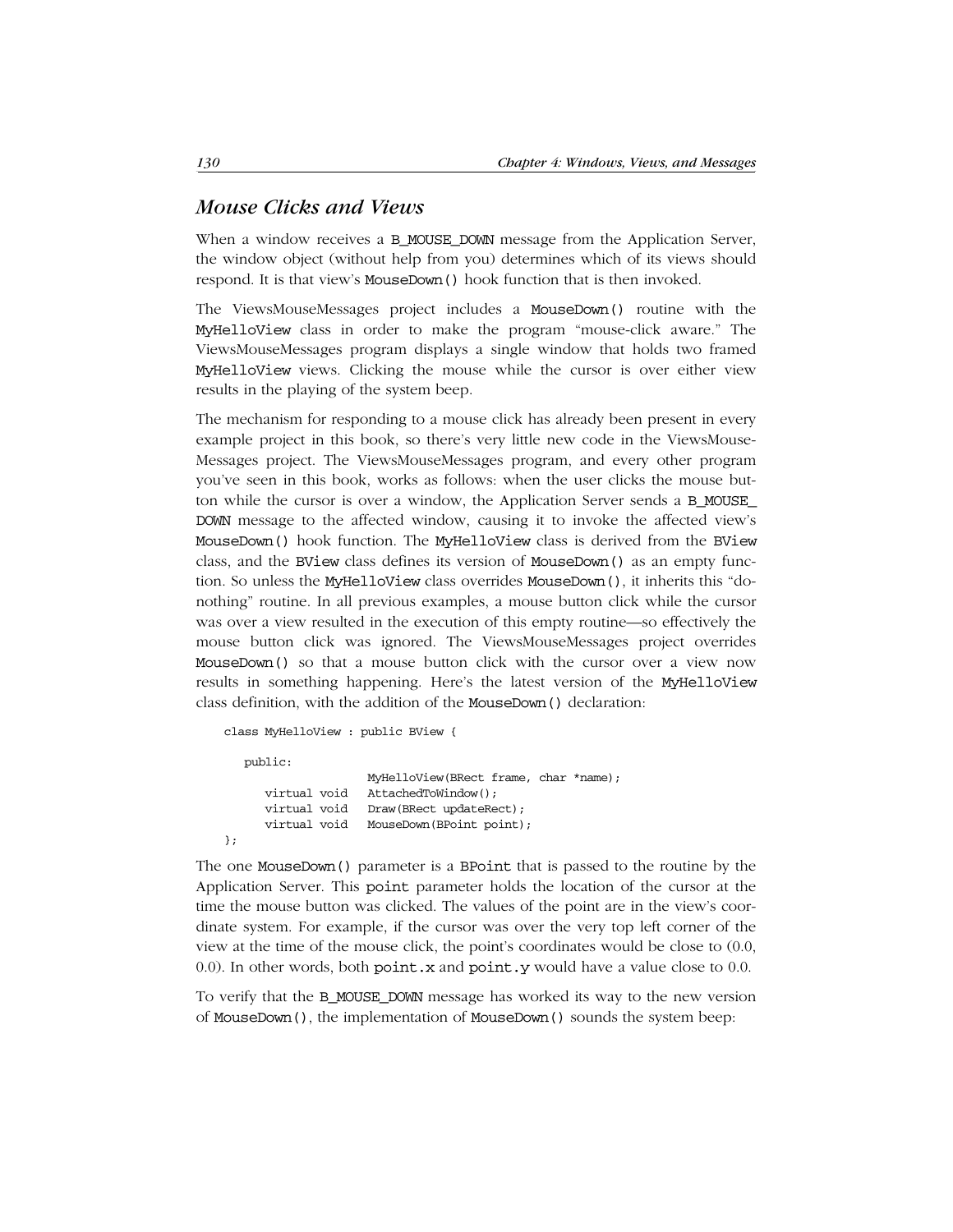```
void MyHelloView::MouseDown(BPoint point)
{
    beep();
}
```
Recall that beep() is a global function that, like the snooze() routine covered earlier in this chapter, can be called from any point in your project's source code.

#### *Key Presses and Views*

In response to a B\_MOUSE\_DOWN message, a window object invokes the MouseDown() function of the affected view. For the window object, determining which view is involved is simple—it chooses whichever view object is under the cursor at the time of the mouse button click. This same test isn't made by the window in response to a B\_KEY\_DOWN message. That's because the location of the cursor when a key is pressed is generally insignificant. The scheme used to determine which view's KeyDown() hook function to invoke involves a focus view.

#### *Focus view*

A program can make any view the focus view by invoking that view's MakeFocus() function. For a view that accepts typed input (such as BText-Control or a BTextView view), the call is made implicitly when the user clicks in the view to activate the insertion bar. Any view, however, can be made the focus view by explicitly calling MakeFocus(). Here a click of the mouse button while the cursor is over a view of type MyHelloView makes that view the focus view:

```
void MyHelloView::MouseDown(BPoint point)
{
   MakeFocus();
}
```
Now, when a key is pressed, the KeyDown() hook function of the last clicked-on view of type MyHelloView will automatically execute.



Because a MyHelloView view doesn't accept keyboard input, there is no obvious reason to make a view of this type the focus view. We haven't worked with many view types, so the above example must suffice here. If you're more comfortable having a reason for making a MyHelloView accept keyboard input, consider this rather contrived scenario. You want the user to click on a view of type MyHelloView to make it active. Then you want the user to type any character and have the view echo that character back—perhaps in a large, bold font. Including the above MouseDown() routine in a project suffices to make the view the focus view when clicked on. Now a MyHelloView KeyDown() routine can be written to examine the typed character, clear the view, and draw the typed character.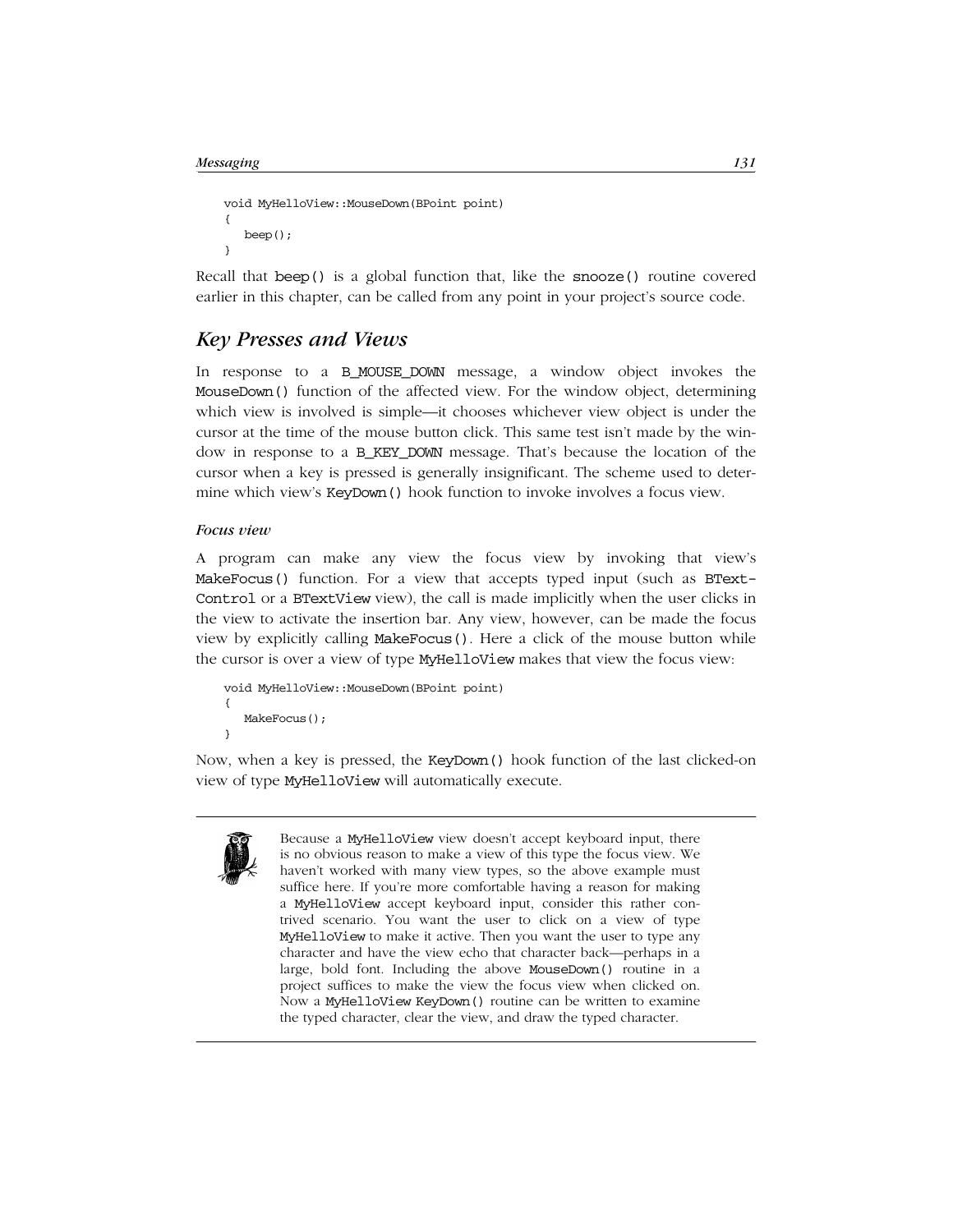#### *KeyDown() example project*

The ViewsKeyMessages project adds to the ViewsMouseMessages project to create a program that responds to both mouse button clicks and key presses. Once again, a mouse button click while the cursor is over a view results in the sounding of the system beep. Additionally, ViewsKeyMessages beeps twice if the Return key is pressed and three times if the 0 (zero) key is pressed.

To allow a MyHelloView view to respond to a press of a key, the BView hook function KeyDown() needs to be overridden:

```
class MyHelloView : public BView {
   public:
                    MyHelloView(BRect frame, char *name);
      virtual void AttachedToWindow();
 virtual void Draw(BRect updateRect);
 virtual void MouseDown(BPoint point);
      virtual void KeyDown(const char *bytes, int32 numBytes);
};
```
The first KeyDown() parameter is an array that encodes the typed character along with any modifier keys (such as the Shift key) that were down at the time of the key press. The second parameter tells how many bytes are in the array that is the first parameter. As with all hook functions, the values of these parameters are filled in by the system and are available in your implementation of the hook function should they be of use.

The KeyDown() routine responds to two key presses: the Return key and the 0 (zero) key. Pressing the Return key plays the system beep sound twice, while pressing the 0 key plays the sound three times:

```
void MyHelloView::KeyDown(const char *bytes, int32 numBytes)
{
   bigtime_t microseconds = 1000000;
    switch ( *bytes ) {
       case B_RETURN:
          beep();
          snooze(microseconds);
          beep();
          break;
       case '0':
          beep();
          snooze(microseconds);
          beep();
          snooze(microseconds);
          beep();
          break;
```